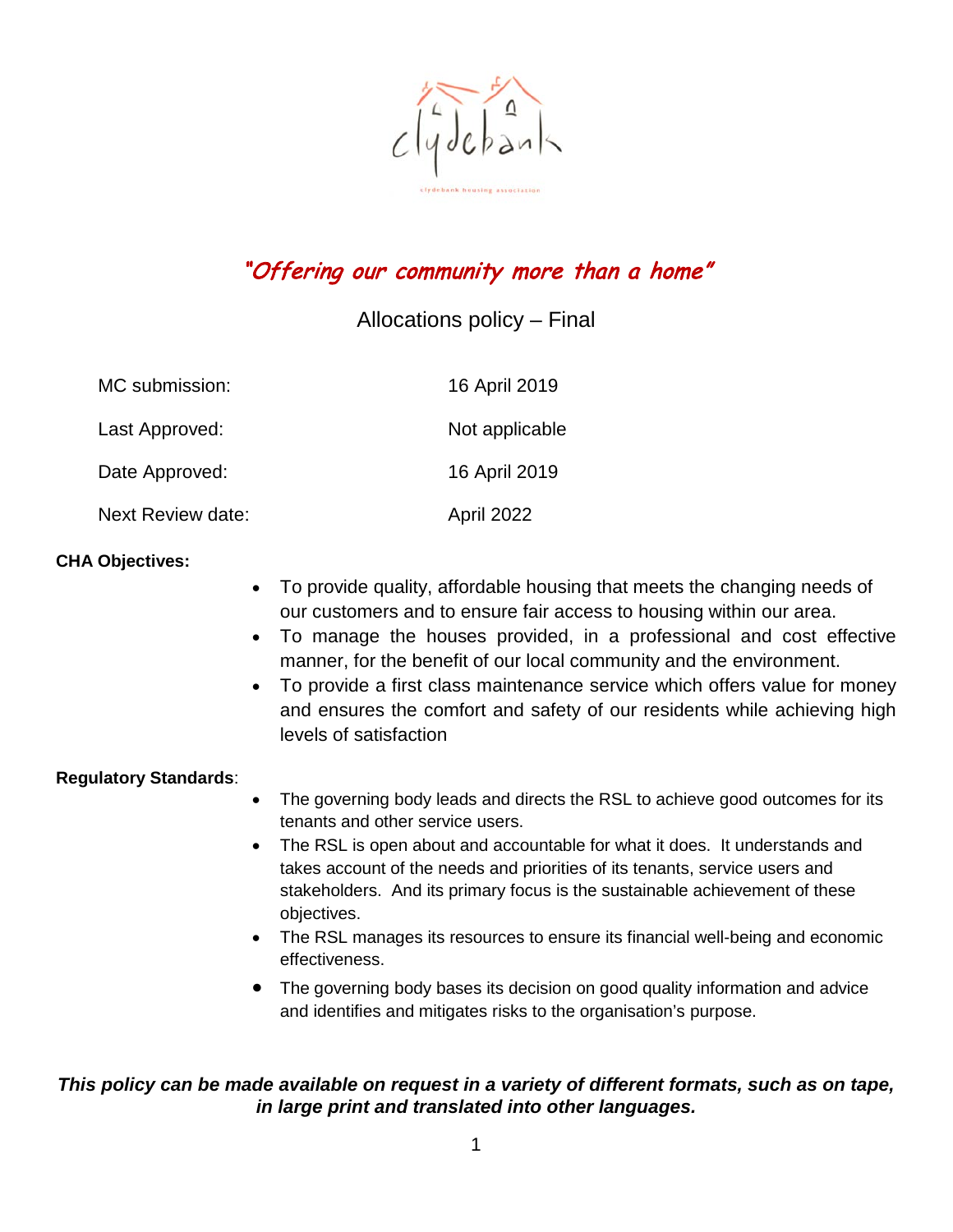

clydebank housing association

# **HOUSING ALLOCATIONS POLICY**

**As presented to Management Committee 16 April 2019**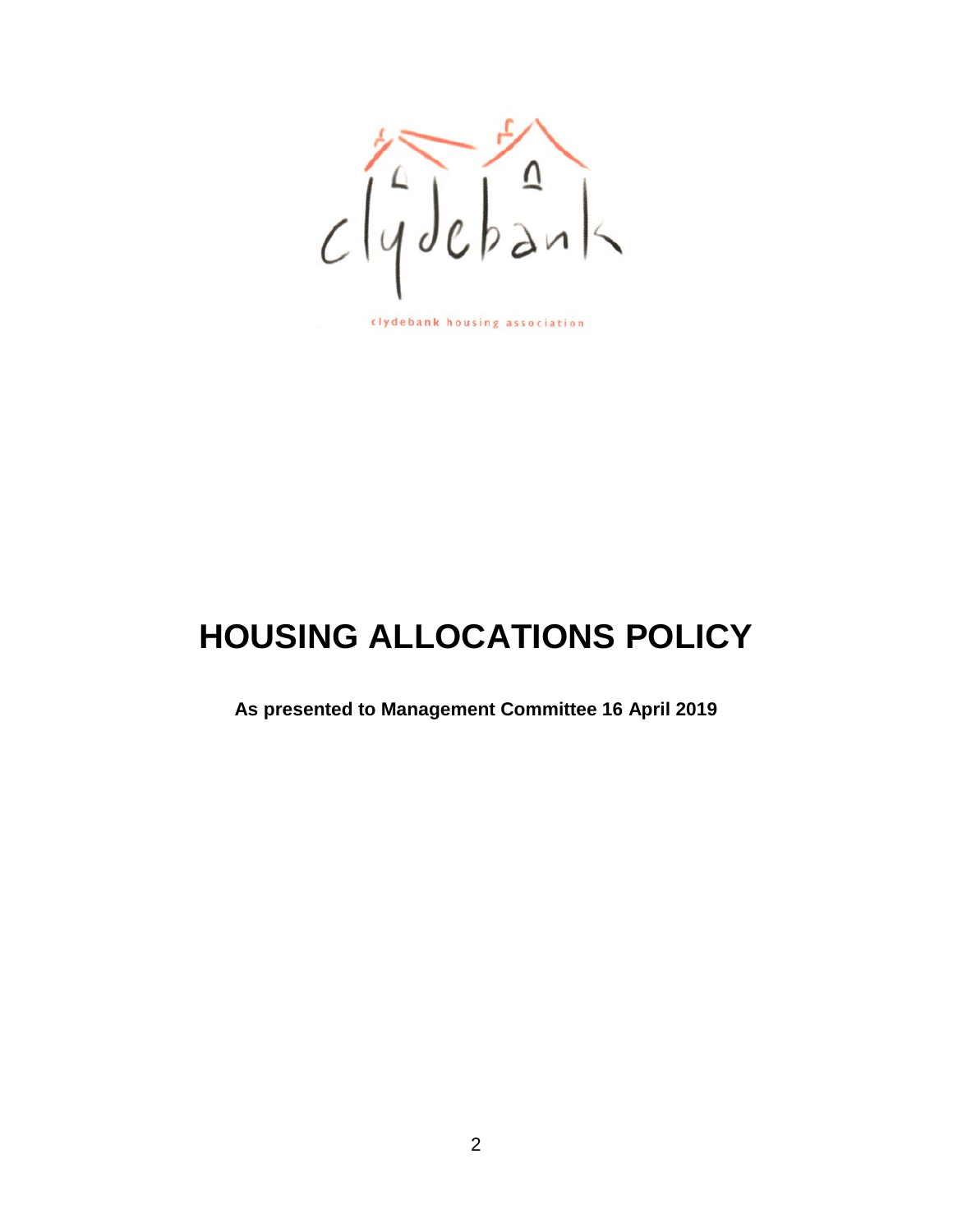### **This policy is available in a range of languages and formats.**

Jezeli chcieliby Pañstwo otrzymaO ten dokument w innym jzyku lub w innym formacie albo jeeli potrzebna jest pomoc Uumacza, to prosimy o kontakt z nami.

> 本文件可以翻譯為另一語文版本,或製作成另一格式,如有此需要,或需要傳譯員的 協助,請與我們聯絡。

> Ma tha sibh ag iarraidh an sgrìobhainn seo ann an cànan no riochd eile, no ma tha sibh a' feumachdainn seirbheis eadar, feuch gun leig sibh fios thugainn.

> यह दस्तावेज़ यदि आपको किसी अन्य भाषा या अन्य रूप में चाहिये, या आपको आनुवाद-सेवाओं की आवश्यक्ता हो तो हमसे संपर्क करें

> 本文件可以翻译为另一语文版本,或制作成另一格式,如有此需要,或需要传译员的 协助,请与我们联系。

> ىيەدستاو يزاگرآپ كوكسى دىگرز بان يادىگەشكل مىں دركارہو، يااگرآپ كوتر جمان كى خدمات جاہئيں توبرائے مہر بانى ہم <sub>سے</sub>رابطہ يہجئے ۔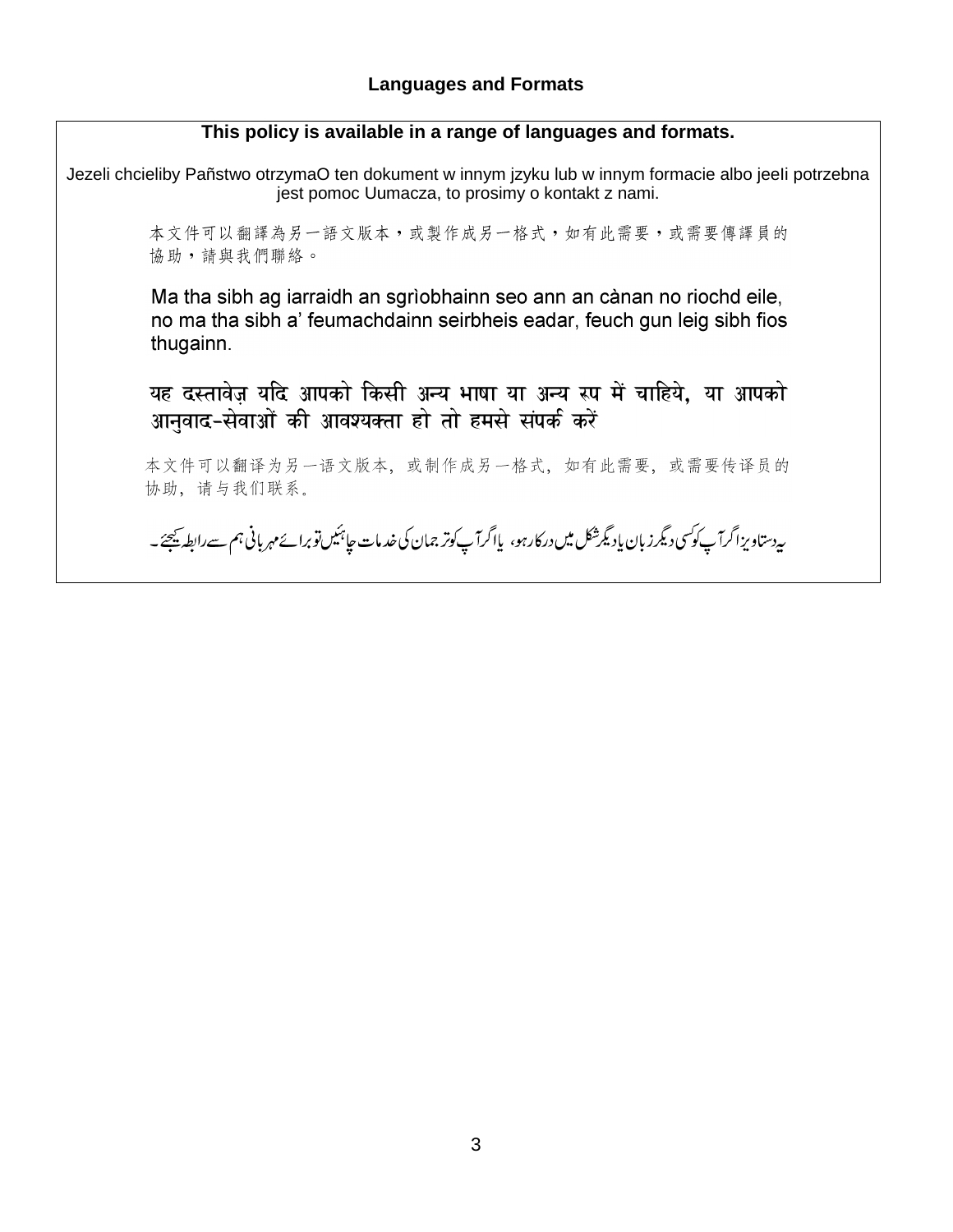### **Contents**

Page 4 **Introduction** Background (page 4) Key principles (page 4) Role of the Management Committee (page 5)

### Page 6 **Legislation, the law and legal requirements**

### Page 7 **Policy statement**

Policy aims (page 7) Access to the housing list (page 7) Reasonable preference groups (page 7) Factors not taken into account (page 8) Mutual exchanges (page 9) Subletting (page 10) Assignation of tenancy (page 11) Joint tenancy (page 13) Succession of tenancy (page 13)

### Page 11 **Dealing with applications**

Admission to the housing list & Verification of circumstances (page 14) Medical needs assessment (page 16) Tenancy references (page 16) Provision of information from applicants (page 16) Owners (page 16) Suspensions (page 17) Deferred applications (page 18) Low demand areas (page 18) Gypsy travellers (page 19) High risk offenders (page 19) Domestic abuse & Harassment (page 19) Relationship breakdown (page 19) Review & Removal of applications (page 20) Applicant choices, offers & tenancies (page 20) Property size eligibility (page 21)

#### Page 22 **Our Allocations System (Including points, medical criteria & allocation groups)** Group 1 – Homeless applicants and nominations (page 23) Group 2 – General needs applicants (medical & overcrowding) (page 23) Group 3 – Transfer applicants (page 28)

Summary points table (page 29)

- Page 30 **Training**
- Page 30 **Auditing and monitoring performance**
- Page 32 **Appeals and complaints**
- Page 33 **Tenant Participation and Policy Review**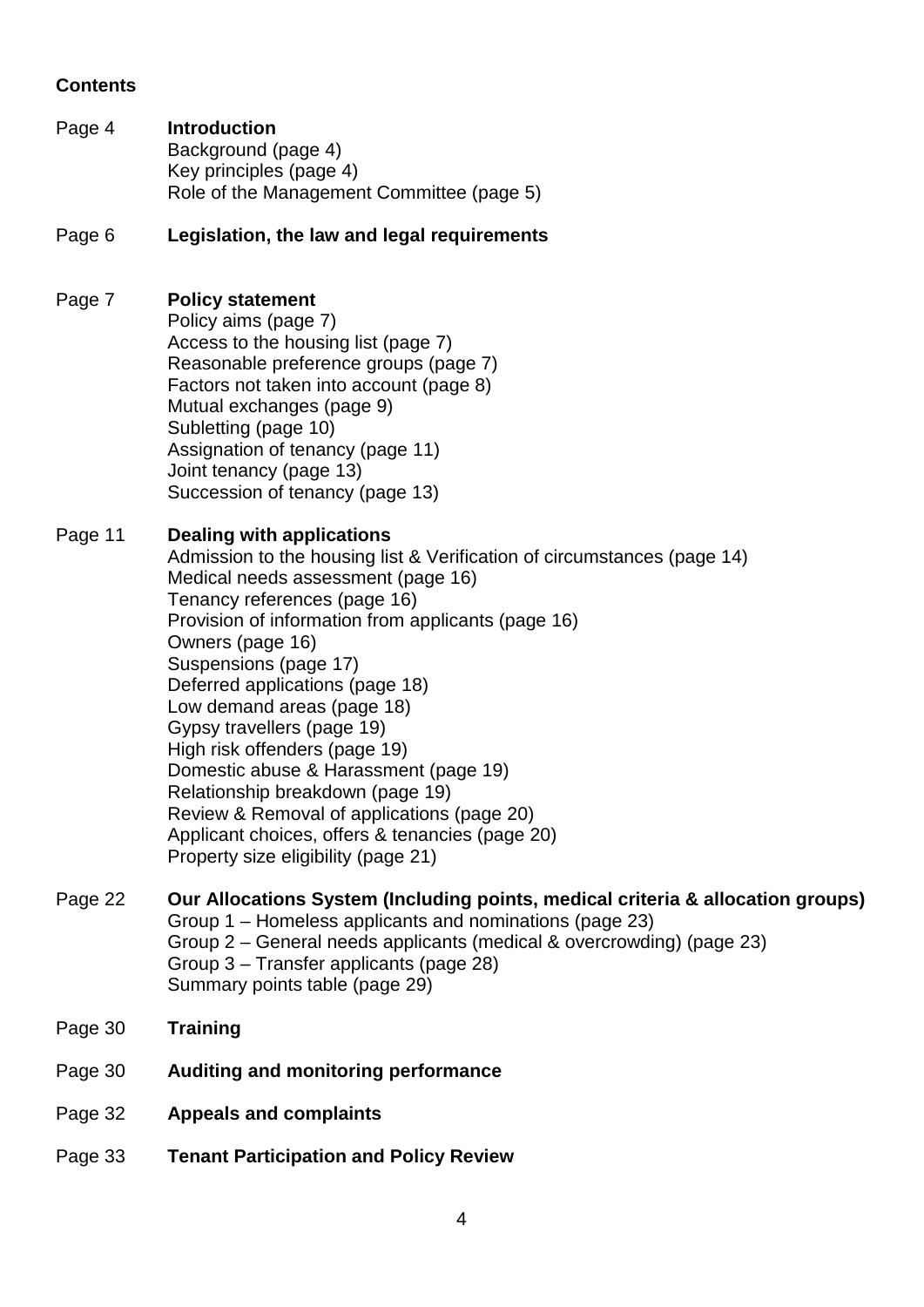### **SECTION 1: INTRODUCTION**

### **1.1 Background**

This is the allocation policy for Clydebank Housing Association. The policy describes how we let our houses to applicants. The allocation of properties has a crucial part to play in promoting sustainable communities, in which people will want to live and work. We aim for our allocations to be fair, transparent and in keeping with the law.

Clydebank Housing Association has over 1100 general needs houses and flats for let in and around the Clydebank area, specifically in Linnvale, Central Clydebank, Radnor Park, Whitecrook and Drumry.

Our housing stock comprises of mainly 1, 2, 3 & 4 bedroom properties, although we do have a small number of larger properties as well. Through our development programme we continue to try and diversify the size and type of housing.

Property types available include flats, multi-storey flats, four in a block, amenity flats and houses.

On average, around 100 of our properties become available for re-let each year. We also have a mutual exchange register and our tenants are able to subscribe to the Homeswapper scheme.

### **1.2 Key Principles**

### **Addressing Housing Need**

We aim to provide good quality, affordable housing, which meets the changing needs of our customers. This policy aims to make the best use of all available housing and prioritise those in greatest housing need, whilst assisting in the promotion of sustainable communities. We will work with partner agencies to ensure vulnerable tenants are adequately supported in order to maximise tenancy sustainment. Where properties have been adapted they will be allocated, wherever possible, to applicants whose housing needs best match the adaptations.

### **Choice**

This policy aims to assist applicants to make an informed choice about the housing options available to them. In addition to this, we will work in partnership with external agencies, e.g. support services etc. to ensure that all applicants receive a comprehensive service, which in turn will maximise their choice based on their individual needs. Applicants can request an appointment to discuss their needs or application at any stage.

### **Equal Opportunity**

Access to housing is available to everyone aged 16 or over. Accepting an application for housing does not however guarantee that an offer of housing will be made.

In accordance with the Equality Act 2010, Clydebank Housing Association will ensure that no individual is adversely discriminated against on the grounds of sexual or marriage status, on racial grounds, disability, age, sexual orientation, transgender, language or social origin, faith or religion, or political opinion. This allocations policy is designed to allocate houses on a needs basis but recognises that need outstrips supply. The policy has been equality impact assessed, the assessment can be found on pages 36,37 & 38.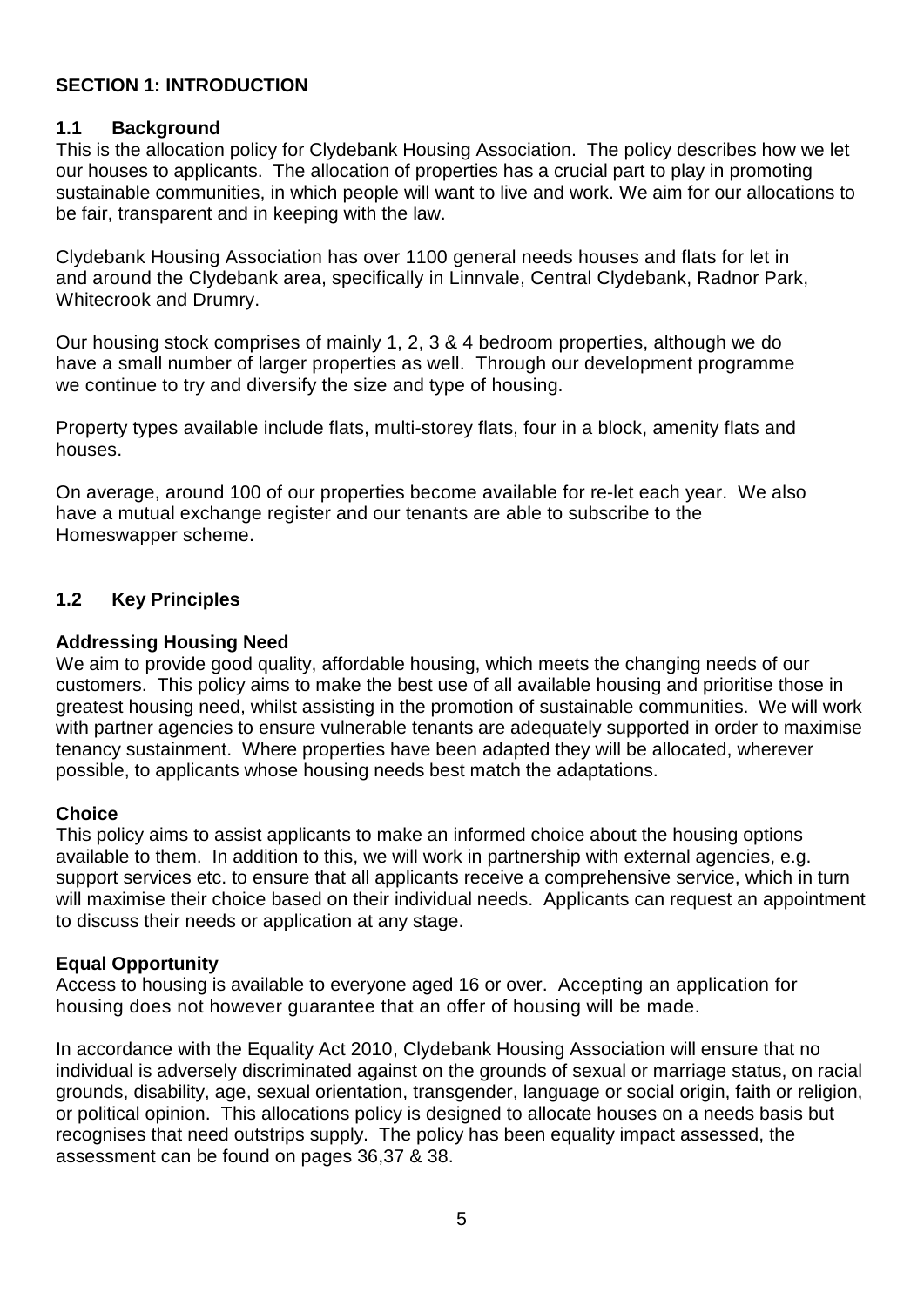### **Flexibility and Responsiveness**

The policy aims to be responsive to complex individual needs and circumstances. We will review the policy every three years (or sooner if legislation changes dictate this) and adapt it accordingly in view of any local demands, changes to legislation or best practice guidance.

### **Accountability**

We aim to provide an allocation service which is not only accountable, but is also transparent in outlining our decision making processes. We will be open in our communication with applicants at all stages of the process and observe confidentiality at all times. We will ensure that all allocations are carefully checked and that the household being offered a property are entitled to it. Clear audit trails will be maintained which will demonstrate that we have followed all proper procedures in selecting applicants for an offer of housing with due regard to the most up to date data protection legislation. Audit trails will be made available for inspection by any audit, regulatory body or appeals processes.

### **Use of data**

All information submitted by housing applicants or related to their housing application form or any subsequent allocation of a tenancy will be managed by Clydebank Housing Association in line with the most up to date data protection legislation, incorporating General Data Processing Regulations (GDPR). All housing applicants and new tenants will receive full details of this along with their application form or tenancy.

### **1.3 The Role of our Management Committee**

On a day to day basis, the application, assessment and allocation process will be managed by housing staff. Our Management Committee will only be involved in the process in the following situations:

- As part of any appeals process, after this has been considered initially by the Head of Housing Services/Senior Staff member and the customer remains dissatisfied;
- Where an allocation is being made to a current or former employee of the Housing Association, a Committee Member, or a close family member. In these instances Management Committee permission will be sought in all cases. Any report will be confidential and not mention anyone by name. Declaration of interest will be required if the applicant is a Management Committee member, or a member of staff present at the meeting where the report is presented.
- Letting and waiting list statistics are monitored monthly and reported to our Management Committee on a regular basis.
- Where necessary, agreeing any changes to targets for each housing group and reviewing these during the year via informed reports from the Head of Housing Services/Senior Officer.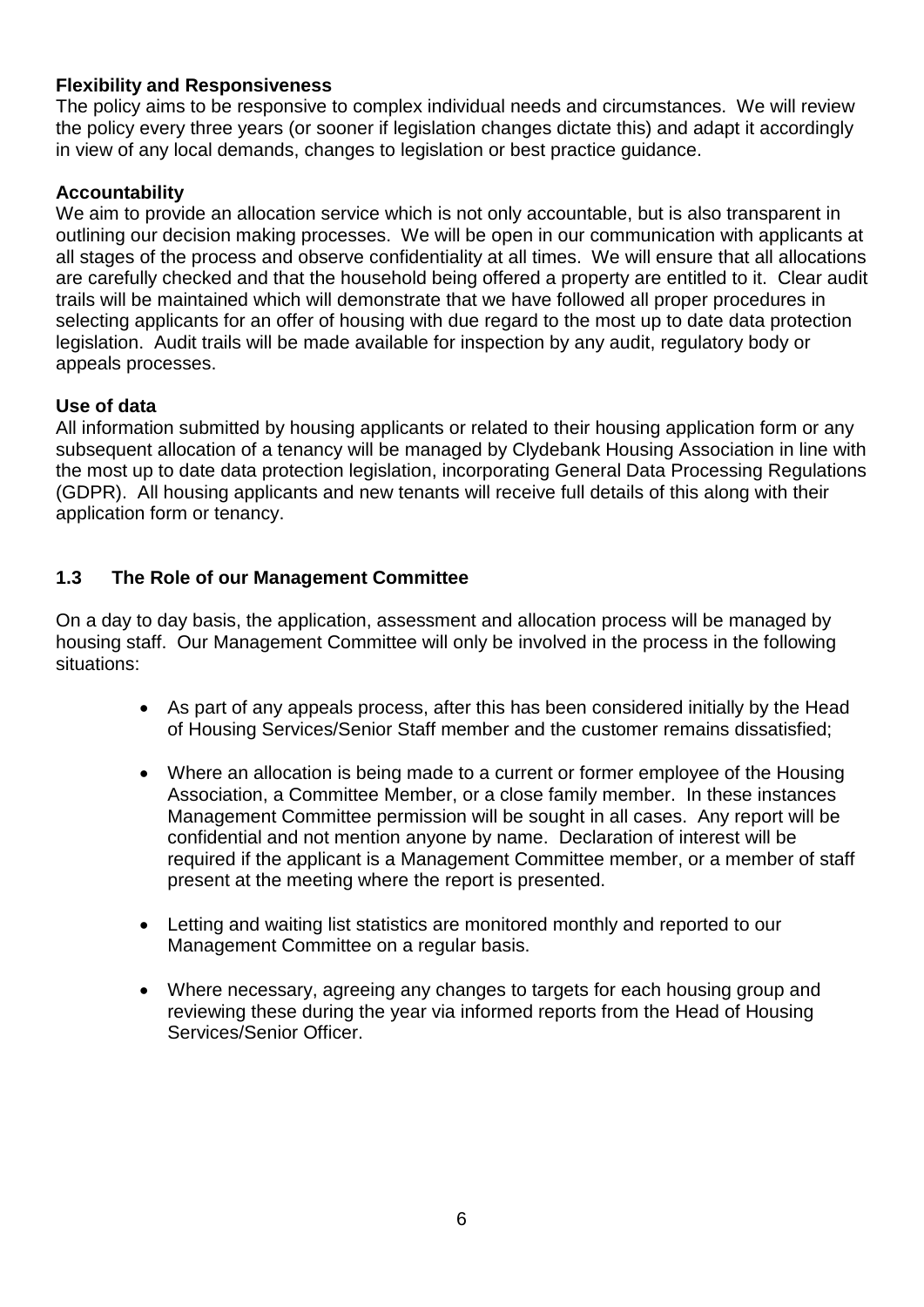### **SECTION 2: LEGISLATION, THE LAW AND LEGAL REQUIREMENTS**

### Housing (Scotland) Act 2014

The allocation of social housing in Scotland is governed by the provisions within the Housing (Scotland) Act 1987, as amended by the Housing (Scotland) Act 2001 and again by the Housing (Scotland) Act 2014. The legislation sets out the principles that should guide the practice of social landlords in relation to holding and managing a housing list, the extent to which circumstances and needs should be assessed and the applicant characteristics that should be prioritised in the assessment of housing need.

The Housing (Scotland) Act 2014 changes certain aspects of the law on social housing allocations and management:

- The Right to Buy was abolished for all social housing tenants in Scotland by this Act.
- The Act also made changes to allocation rules for social landlords, to increase flexibility and allow them to make best use of their stock.
- The Act also allows landlords to issue Short Scottish Secure Tenancies (Short SSTs) to address anti-social behaviour.

The other legislative provisions surrounding the allocation of social housing in Scotland relate to meeting the needs of homeless households set out in the Housing (Scotland) Act 2001 and Homelessness etc. (Scotland) Act 2003.

There is also a framework of rights based legislation which influences the allocation of housing and with which the housing association must comply with. These are:

- Human Rights Act 1998;
- Data Protection Act (Incorporating GDPR) 2018;
- Matrimonial Homes (Family Protection) (Scotland) Act 1981;
- Children Scotland Act 1995;
- Civil Partnership Act 2004:
- **Immigration & Asylum Act 1999;**
- **Protection from Harassment Act 1997;**
- Domestic Abuse (Scotland) 2011;
- Management of Offenders etc. (Scotland) Act 2005;
- Equality Act 2010; and
- Adult Support & Protection (Scotland) Act 2007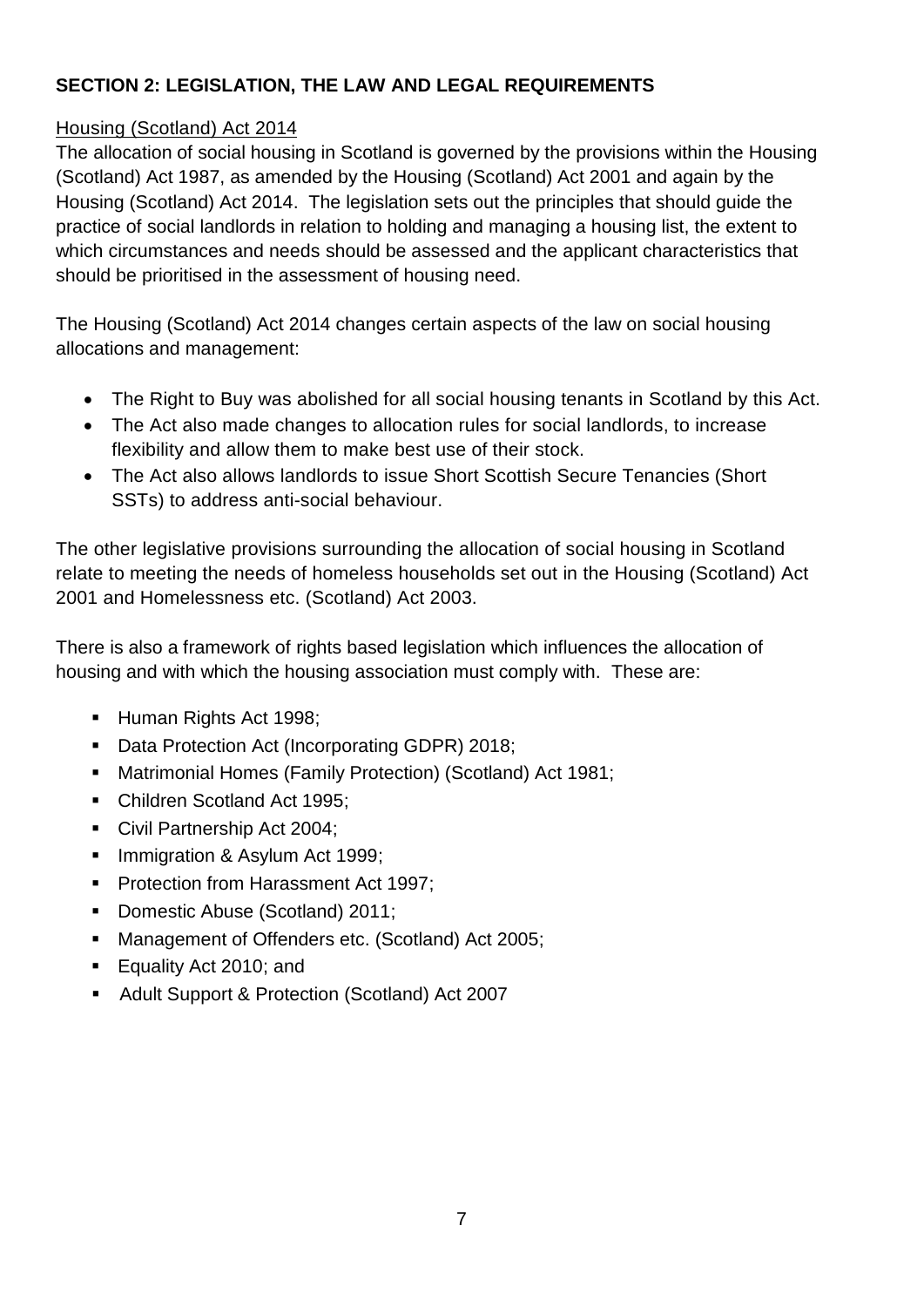### **SECTION 3: POLICY STATEMENT**

This section describes the aims or objectives of the allocation policy; it also highlights in more detail the regulatory standards that we must meet.

### **2.1. Policy aims**

Our policy aims relate to our key principles as described in section 1. We also aim to:

- Meet all relevant legal and good practice standards, for example, addressing the specific housing needs of groups as specified in law – homeless persons, persons under occupying and those living in unsuitable accommodation.
- Base our allocation practice on a comprehensive assessment of local housing needs and demand; this includes taking account of applicant preferences and the Council's Local Housing Strategy.
- Make the best use of the housing stock through promoting tenants' rights such as the right to exchange homes (mutual exchange).
- Form partnerships with other housing providers to address housing need
- Maximise income by letting empty houses quickly in line with agreed timescales
- Offer applicants comprehensive advice and information concerning their housing options.
- Process all personal information confidentially to meet relevant legal obligations
- Provide comprehensive staff training so that policy is implemented effectively and quality services are delivered.
- Deal with appeals and complaints fairly in line with timescales
- Assess if policy aims are met through our audit and performance management system, including informing tenants of progress
- Reviewing the policy at least once every **three** years; and in consultation with tenants and other service users in line with our tenant participation strategy where any proposed changes require this.

### **2.1. Access to the housing list**

Any person who is **sixteen** years or older may apply to us for housing, however accepting an application does not guarantee that an offer of housing will be made.

We provide application forms at our housing office and online through our website. Forms are also available at a number of partner agencies throughout West Dunbartonshire. In line with our equality commitments, the form can be made available in different languages and in other formats such as large print. We also offer interpreting services, if required. We can assist applicants to complete their application form on request.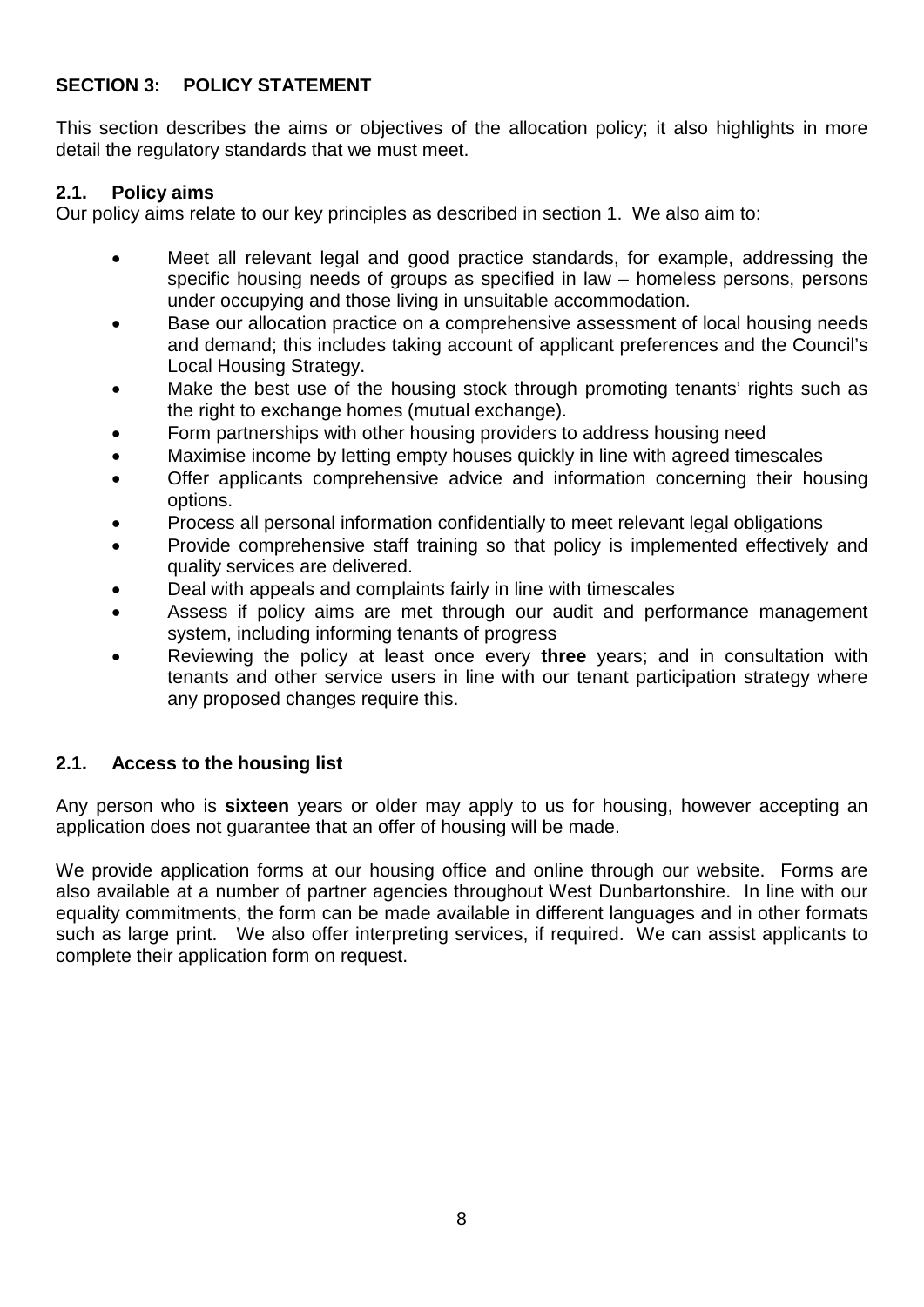### **2.2. Reasonable preference groups**

The law requires us to give reasonable preference to certain groups when letting houses. We use the word "house" in this policy in reference to all housing types. The groups to which we must give reasonable preference when letting houses are:

- (a) Homeless persons and people threatened with homelessness with unmet housing needs;
- (b) People living in unsatisfactory housing conditions with unmet housing needs, e.g.:
	- Housing below the tolerable standard
	- Overcrowded houses or large families
	- Where the house is medically unsuitable
- (c) Tenants of houses which are held by a social landlord and we consider them to be under-occupied as defined in this policy

We would consider that a person has unmet housing needs if they have a need which is not capable of being met by their current housing circumstances.

In practice, we will explore housing options on request with all applicants so that they can make informed decisions regarding their housing preferences.

### **2.3. Factors not taken into account**

The following factors **will not** be taken into account in the allocation of housing:

- Whether the applicant resides in the area or the length of time which the applicant has resided in the area;
- Any non-tenancy related debts;
- Tenancy related debts rent or service arrears, rechargeable repairs which are less than one months rent, or which are no longer outstanding, or where a reasonable repayment plan has been arranged and kept by the applicant for at least the last three months continuously;
- The income of the applicant and their family (including benefits). The only exception to this is where we receive an application for a shared ownership scheme such as New Supply Shared Equity (NSSE) or other semi-private initiative, e.g. Mid-Market Rent.
- The age of the applicant, provided the applicant is aged 16 or over, except in the allocation of houses which have been designed or substantially adapted for occupation by persons of a particular age group, or the allocation of houses to people who are in receipt of housing support services for persons of a particular age group. **Please note: We generally do not let our Multi Storey Flats to applicants with family members residing with them or with whom they have access to who are under 12 years of age.**

### **2.4. Information**

We supply applicants with a summary of this policy along with their housing application form. Applicants may also obtain a full copy on request. The summary and the full policy are provided free of charge and can be downloaded from our website.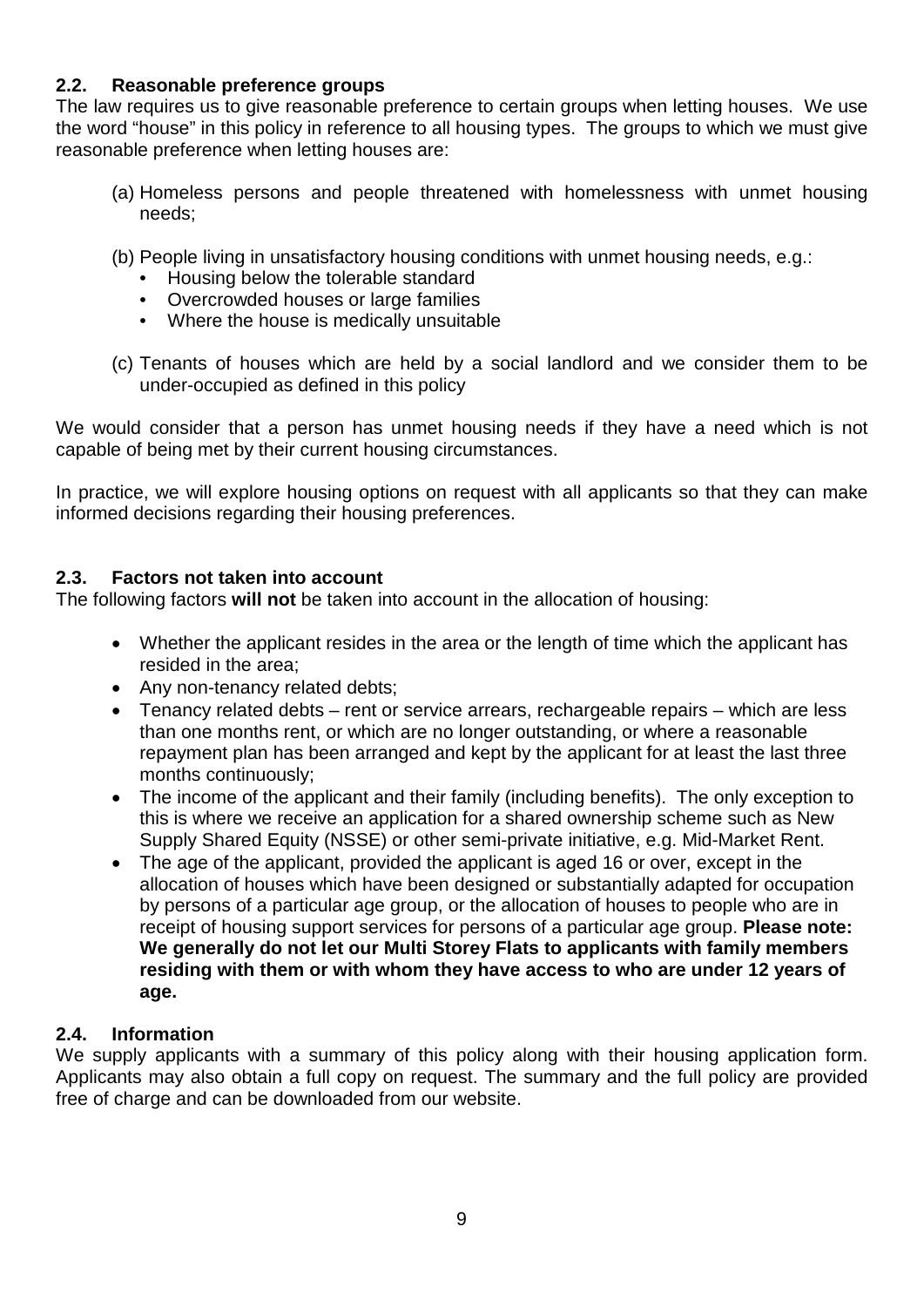### **2.5. Promotion and publicity**

We will ensure that our Allocation Policy is promoted throughout West Dunbartonshire and beyond.

We will promote our policy to local community groups particularly vulnerable and minority groups, such as minority ethnic communities, people with disabilities, young people and older people so that we are raising awareness of our policy particularly in West Dunbartonshire. We will also promote our policy to other external partners especially housing information and advice providers.

We will make this policy available in other formats such as different languages and Braille on request, and advise applicants of this service.

Every applicant will be given the opportunity to be consulted on the quality of service provided by Clydebank Housing Association and future reviews of our allocations policy. We will maintain a consultation register for this purpose.

### **2.6. Mutual exchanges**

A tenant that is looking to swap their Scottish Secure Tenancy with another tenant within the Housing Association, West Dunbartonshire Council or any of the Local Housing Associations within West Dunbartonshire can register with Homeswapper to exchange their property. Homeswapper is an online service that holds details of mutual exchanges within WDC and elsewhere.

As well as Homeswapper, we hold our own exchange list, which can be accessed by anyone at our office. Our own list only displays Clydebank Housing Association properties. Tenants wishing to advertise can obtain a form from our office.

Application for mutual exchange should be made by direct application to our office. Application forms are available on request.

Reasonable grounds for refusing a mutual exchange can include:

- The property is subject to a proceedings of recovery:
- The exchange would mean that a property designed or adapted for occupation by someone with special needs was no longer occupied by a person with these needs;
- The mutual exchange would lead to overcrowding, under occupation or one household living in a property that is not suitable to their needs;
- **Failure by the tenant to adhere to existing tenancy terms such as anti-social** behaviour;
- Having rent arrears or any other housing related debt where there is no arrangement in place to repay the debt;
- The condition of the property is unacceptable;
- Failure by all joint tenants to apply for an exchange; and
- The property is a tied house that has been provided by the landlord for employment purposes.
- Where required repairs have been identified, but the tenant has failed to make good the repairs within an agreed timescale.

 The received application is incomplete or contains any false or misleading information.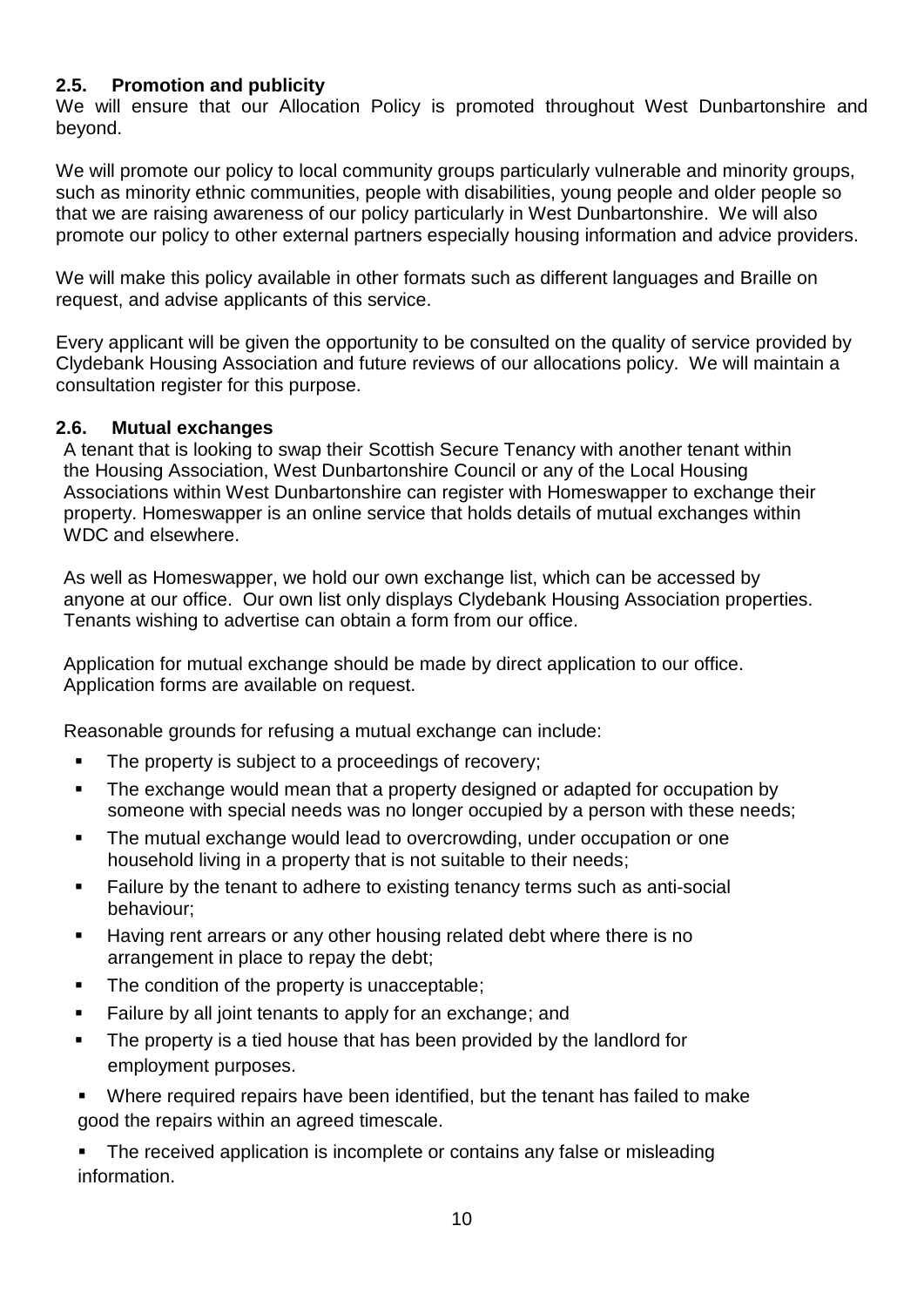The above list is not a definitive list and each case will be considered and other reasons may exist for refusing exchange applications. The tenant will have to have been in the tenancy they wish to consider swapping for a year before they will be granted a mutual exchange. We will aim to give you a response on a decision no longer than one month after the application is received.

References from other landlords will be requested in all cases.

Mutual exchange lettings information will be reported to our Housing Services Sub-Committee on a regular basis.

### **2.7 Subletting**

Existing Clydebank H.A. tenants may apply to sublet their property. However, before a tenant can sublet their home they must apply in writing to the Association and get written consent. Tenants must also notify the Association of any proposed rent charge they will be making. Any rent charged must be approved by the Association. References from other landlords will be requested in all cases where applicable.

The 2014 Act makes the following changes:

- The tenant must have had the tenancy for the past 12 months immediately before they apply for permission to sublet; and
- If they were not the tenant throughout that period their only or principle home during those 12 months, and the Association must have been informed by the tenant at the time that the person who is now the tenant was living there, e.g. the tenant has succeeded the tenancy and now wishes to sublet.

A request to sublet can be made for a variety of reasons and each application will be considered on merit. Examples include, but are not limited to:

- **Moving away temporarily away for work purposes**
- Moving away temporarily away to care for a sick relative
- Moving away temporarily to alleviate financial issues

Any sub-let granted will be for an initial period of 6 months only, with an extension to no more than 12 months possible in exceptional circumstances. Any extension must be applied for no later than month 5.

### **2.7.1 Grounds for Refusing a Sublet**

The Association will only refuse an application to sublet if it has reasonable grounds for doing so.

Each application must be considered on its own merits to determine whether it is reasonable to grant the request. Some specific reasons where it may be reasonable to refuse consent are listed below.

 A Notice of Proceedings has been served that specifies any of grounds 1 to 7 in Schedule 2 of the Housing (Scotland) Act 2001;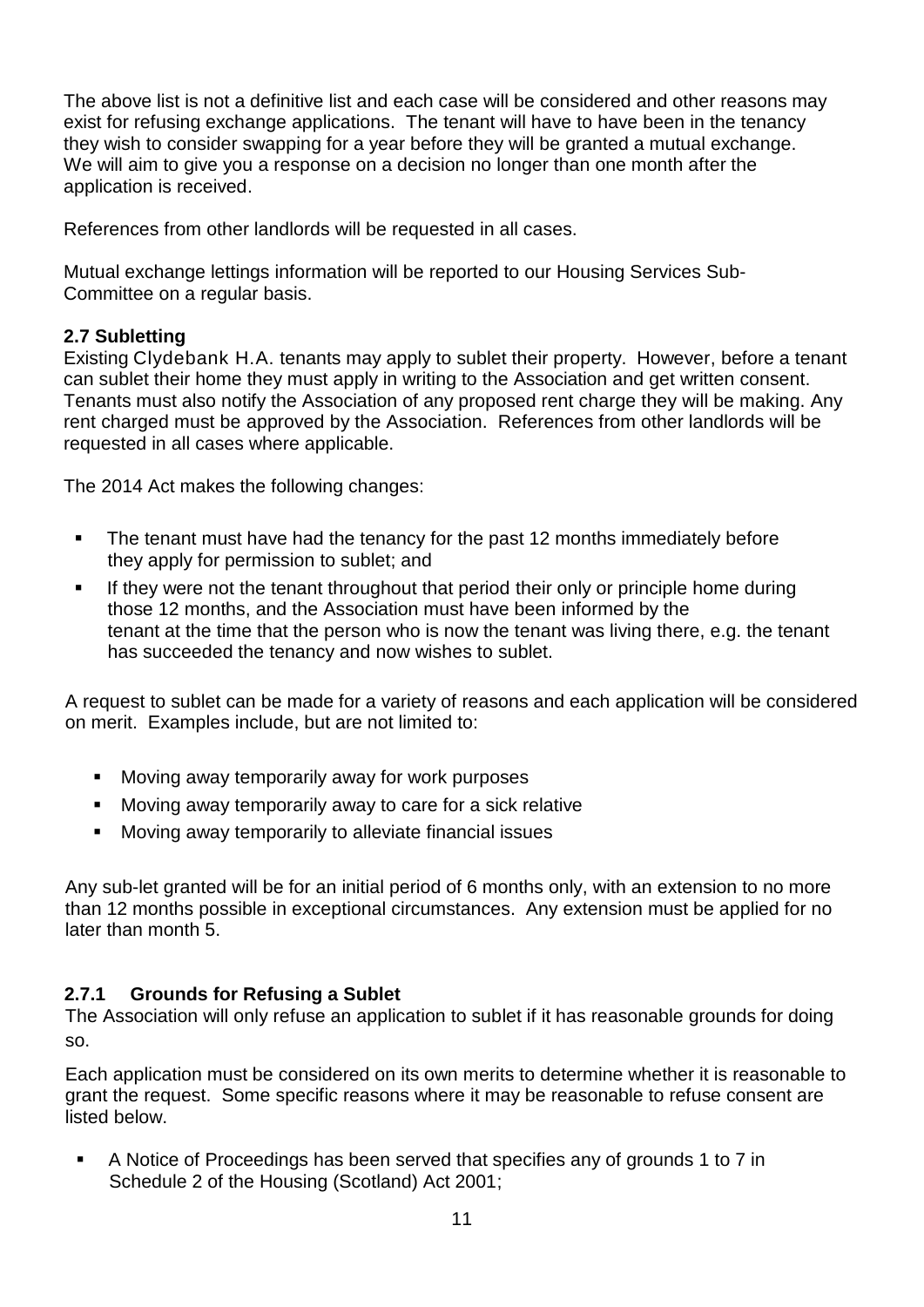- An order for recovery of possession has been made against the tenant;
- The rent proposed is not deemed to be reasonable by Clydebank Housing Association;
- The deposit proposed is not deemed to be reasonable;
- The subletting would cause statutory overcrowding;
- Proposed works by the landlord that would affect the accommodation to be used by the subtenant, or other person living in the house as a result of the transaction;
- Where the tenant is leaving for an indefinite period and unable to specify when he/she will return. In this case, each application should be considered on an individual, circumstantial basis;
- Where another person's occupancy rights are likely to be adversely affected if permission is granted:
- Where the sublet would lead to substantial under occupation;
- **Where the subtenant is unable to understand the terms of the sublet;**
- The sub tenancy is likely to be problematic, due to previous anti-social behaviour of the proposed subtenant that is likely to continue if the sublet is granted;
- Where the proposed subtenant has an unsatisfactory reference for former tenancies, both Clydebank HA & Non Clydebank HA;
- Where the property would not be deemed suitable for the subtenant for medical reasons.
- Where any application contains false or misleading information.

Following any permission being granted, the Association has the right to withdraw permission if there are complaints of anti-social behaviour as a result of the property being sublet or where rent arrears or other housing debt accrues and is unaddressed.

### **2.8 Assignation of tenancy**

Before a tenant can assign their home to someone else, they must apply in writing to the Association. Once a tenant assigns their interest in the tenancy, they no longer have a contractual relationship with the Association. The tenancy is transferred to the assignee and they take on all the responsibilities and liabilities of the tenancy, including any debt.

Section 12(2) of the 2014 Housing (Scotland) Act makes the following changes:

- The house must have been the tenants only or principle home during the 12 months immediately prior to the tenant applying for written permission to pass their tenancy on to someone else;
- The person the tenant wishes to pass their tenancy on to (assignee) must have lived at the property as their only or principle home for the 12 months prior to the application; and
- The tenant, joint tenant or person the tenant wished to assign the tenancy to must have notified the Association that they are living in the house that they wish to take the tenancy over for. The 12 month period does not start unless the landlord has been told that the person is living in the property as their only or principle home.

The Association can refuse permission to assign a tenancy if it is reasonable to do so, each case will be assessed individually and consent will not be withheld unreasonably. Specific grounds were it is reasonable to withhold consent are as follows: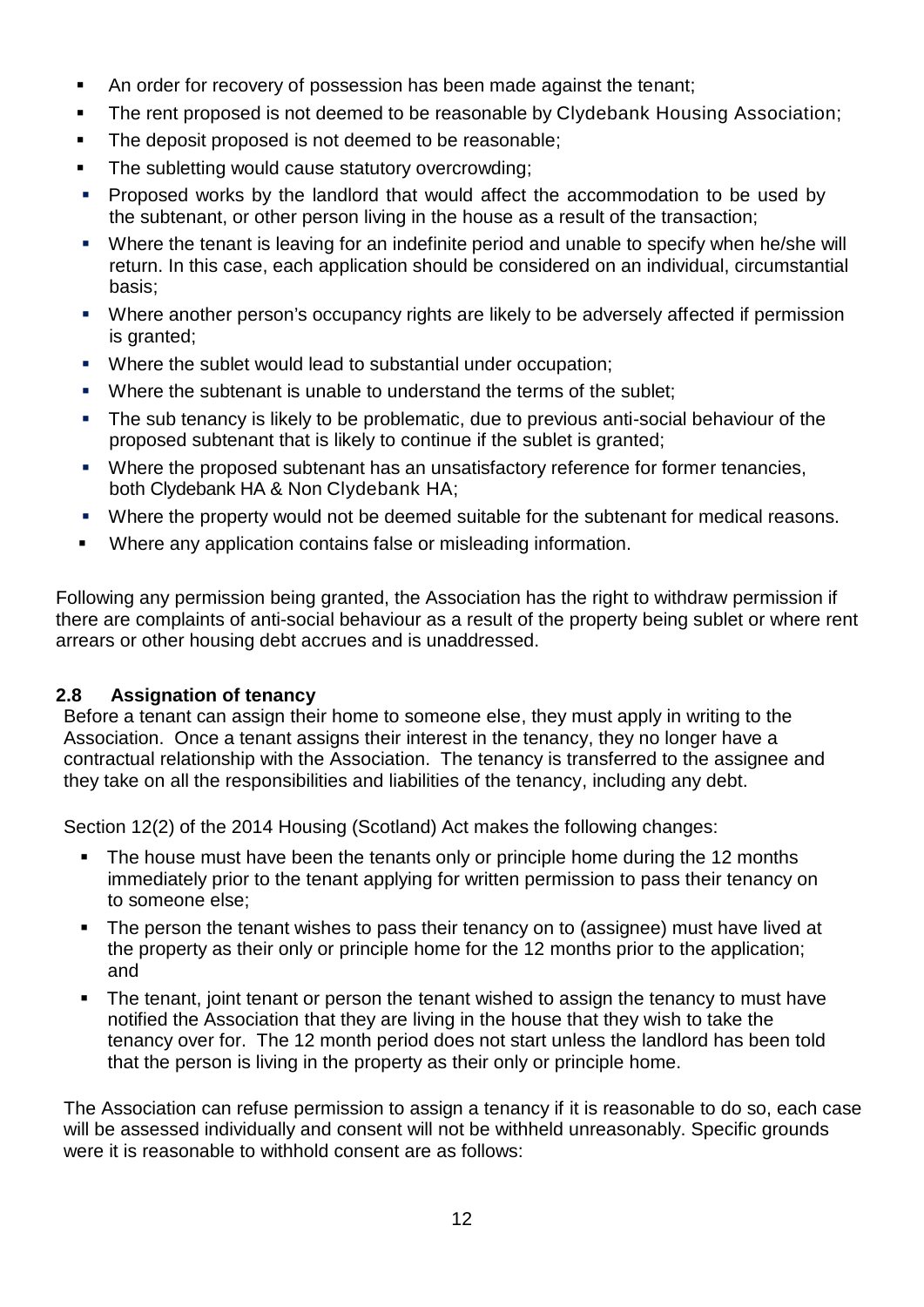- Where the house has been adapted and the person wishing to take over the tenancy does not require these adaptations.
- A notice of proceedings has been served on the tenant under the Housing (Scotland) Act 2002;
- An order of possession of the property has been made under section 16(2) of the Housing (Scotland) Act;
- The assignation would lead to statutory overcrowding;
- The Association proposes to carry out work to the building that would affect the accommodation to be occupied by the assignee;
- Where the assignee would not be given reasonable preference under the Allocations Policy;
- Where the assignation would result in the property being under occupied;
- Where the proposed assignee(s) have arrears / former tenancy arrears or other housing related debt and an arrangement to pay has not been kept to in accordance with the Allocations Policy;
- Where the existing tenant(s) have arrears (and no Notice / Court order is in place) and an arrangement to pay has not been kept to in accordance with the Allocation Policy;
- Where the proposed assignee(s) have an unsatisfactory tenancy reference;
- Non consent of a spouse with occupancy rights;
- Other legal orders in force, for example an anti-social behaviour order which does not permit the proposed new tenant to be in the area

### **2.9 Joint Tenancies**

All tenants may apply to have a joint tenancy with someone who is staying with them or intending to stay with them. Applications should be made in writing to the Association. The person the tenant wishes to add as joint tenant must have lived at the property as their only or principle home for the 12 months prior to the tenant applying for them to become a joint tenant. The Association must also have been notified that the person wishing to apply for a joint tenancy has been living in the house. The 12 month period does not start unless the Association has been told that the person has been living there as their only or principle home. An existing joint tenant can terminate their interest in the tenancy by providing the Association and the other joint tenants with 4 weeks written notice.

The Association must consent to an application for a joint tenancy unless there are reasonable grounds for refusing. Possible grounds for refusal would be:

- Where agreeing to the joint tenancy would lead to the household being overcrowded;
- Where the proposed joint tenant would not be granted a tenancy under the Allocations Policy for reasons such as anti-social behaviour or housing related debt; and
- Where the existing tenant had rent arrears and no suitable arrangement was in place for repayment.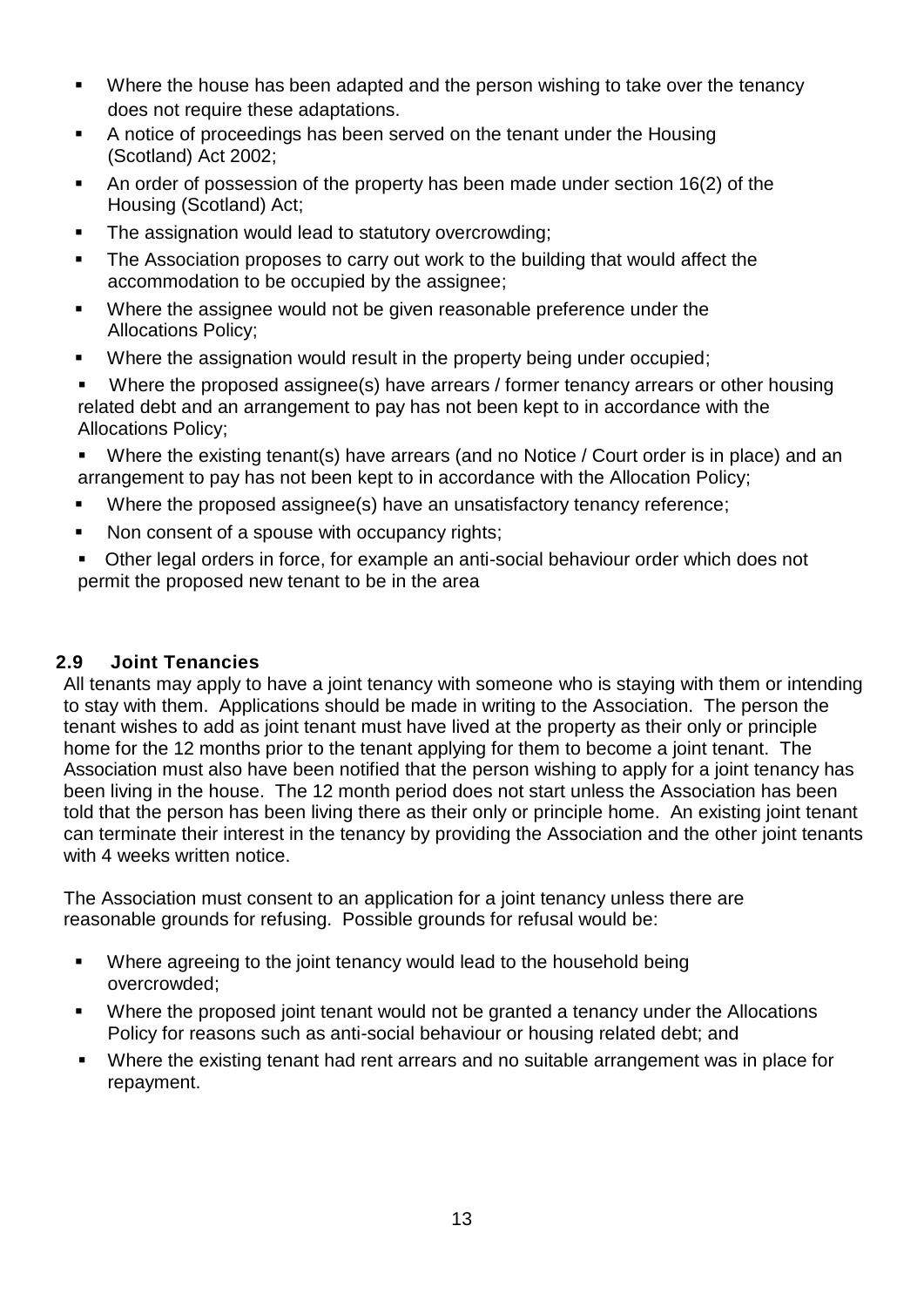### **2.10 Succession of Tenancy**

The Housing (Scotland) Act 2014 introduces a 12 month qualifying period and notification requirement before qualifying persons have the right to succeed to a Scottish Secure Tenancy on the death of the tenant. A succession can only take place where a tenant dies and there is a relevant qualifying person who wishes to succeed to the tenancy. Two rounds of succession can take place, on the death of a Scottish Secure Tenant, the tenancy passes to the qualifying person. On the death of a qualifying person who succeeded to the tenancy after the first death, the tenancy then passes to another qualifying person; this would be the second succession.

There is no qualifying period under the new rules for the tenants spouse, civil partner or joint tenant provided that the house in question was that persons only or principle home at the time of the tenant's death.

The new rules apply to the following 'qualifying persons' where the house has been their only or principle home throughout the 12 months prior to the tenants death:

- Partners (cohabitants of either sex, including same sex cohabitants);
- Members of the tenants family aged 16 and over; and
- Carers aged 16 or over who have given up a previous or principle home.

Under the new Act the 'qualifying person' must also have notified the Association that they are living in the property as their only or principle home. The qualifying period does not start until the Association has received this notification.

### Succession and adapted properties

If the property has been adapted for the needs of the tenant who has deceased, and these adaptions are not required by the person wishing to succeed to the tenancy, an alternative property without adaptations and in keeping with the required size for the household will be sought. This will allow the property with adaptations to be reallocated to persons who have a medical need for them.

Persons in these circumstances will be awarded exceptional circumstances points as detailed on page 29 of this policy in order to facilitate an alternative offer of housing. Where required, a Short Scottish Secure Tenancy Agreement (SSST) will also be granted (subject to Committee approval) to enable the successor to remain in the tenancy until such times as a reasonable offer of housing can be made in keeping with the exceptional circumstances criteria.

All succession of tenancy applications will be dealt with fairly taking into account all reasonable circumstances.

### Succession and larger properties

Where a succession application is received from someone living in a house too large for their needs an alternative offer of housing will be made to the applicant, subject to the conditions laid out in the exceptional circumstances criteria as shown on page 29. In these circumstances, unlike adapted properties, it will be up to the applicant themselves to decide whether or not they want to stay or move. Housing staff will provide advice and assistance to the applicant to help them decide, taking into account affordability and outlining the requirements of managing the tenancy.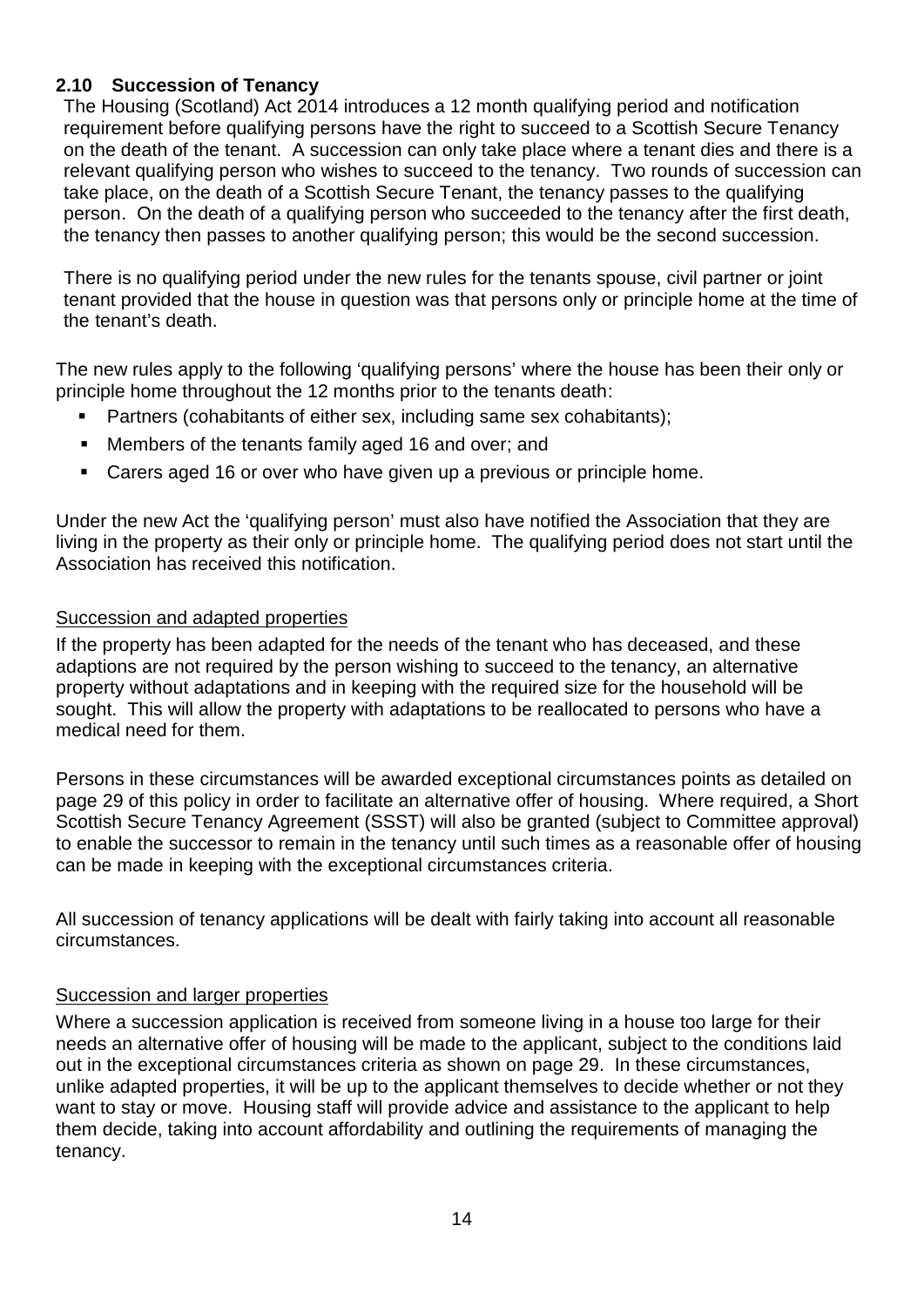### **SECTION 4: DEALING WITH APPLICATIONS**

This section explains the stages of the allocation process. Our staff procedures cover all of these stages in more detail. These procedures contain audit trails to ensure that policy objectives are met.

### **4.1. Admission to the housing list**

In order to be admitted to the housing list, we ask applicants to complete an application form.

This can be obtained by contacting our housing office

- in person
- by phone
- by post
- by email
- via our website

Within one working day of submitting their form, all applicants will receive an acknowledgement of their application. This will either be in the form of an email or a postcard. The acknowledgement will contain a statement advising what happens next. Our target for assessing completed application forms is currently **10** calendar days from the date we receive them. Following assessment, applicants are sent written confirmation of their housing application details, including their award of points and which group they have been placed on as well as a request for any further information required.

Applications with insufficient information may be subject to delay. This means that applications may not be fully processed until the relevant information is received; or applications may be processed but not given the full points entitlement until the information is received.

Applicants may contact housing staff during office hours to discuss application details. For example, applicants may want to discuss their re-housing prospects in particular areas.

We also provide support services if required including an interpretation service for people who do not speak English and a hearing loop system in our office for the hard of hearing. This is in line with our policy commitment to make services accessible to service users.

We can also carry out home visits to assist infirm, housebound or disabled applicants to complete their forms within a reasonable proximity, on request.

### **4.2 Verifying applicant circumstances**

To ensure that we are correctly assessing the housing needs of applicants, we generally require applicants to provide information to verify their circumstances. All applicants will be required to provide their national insurance number which will be used as an identifier. All applications will be initially assessed and further verification/corroboration will be sought thereafter. The table on the next page outlines some of the proof we may ask for. Please note the table is not definitive or complete and we may ask for other relevant information or documentation in order to satisfy our needs assessment.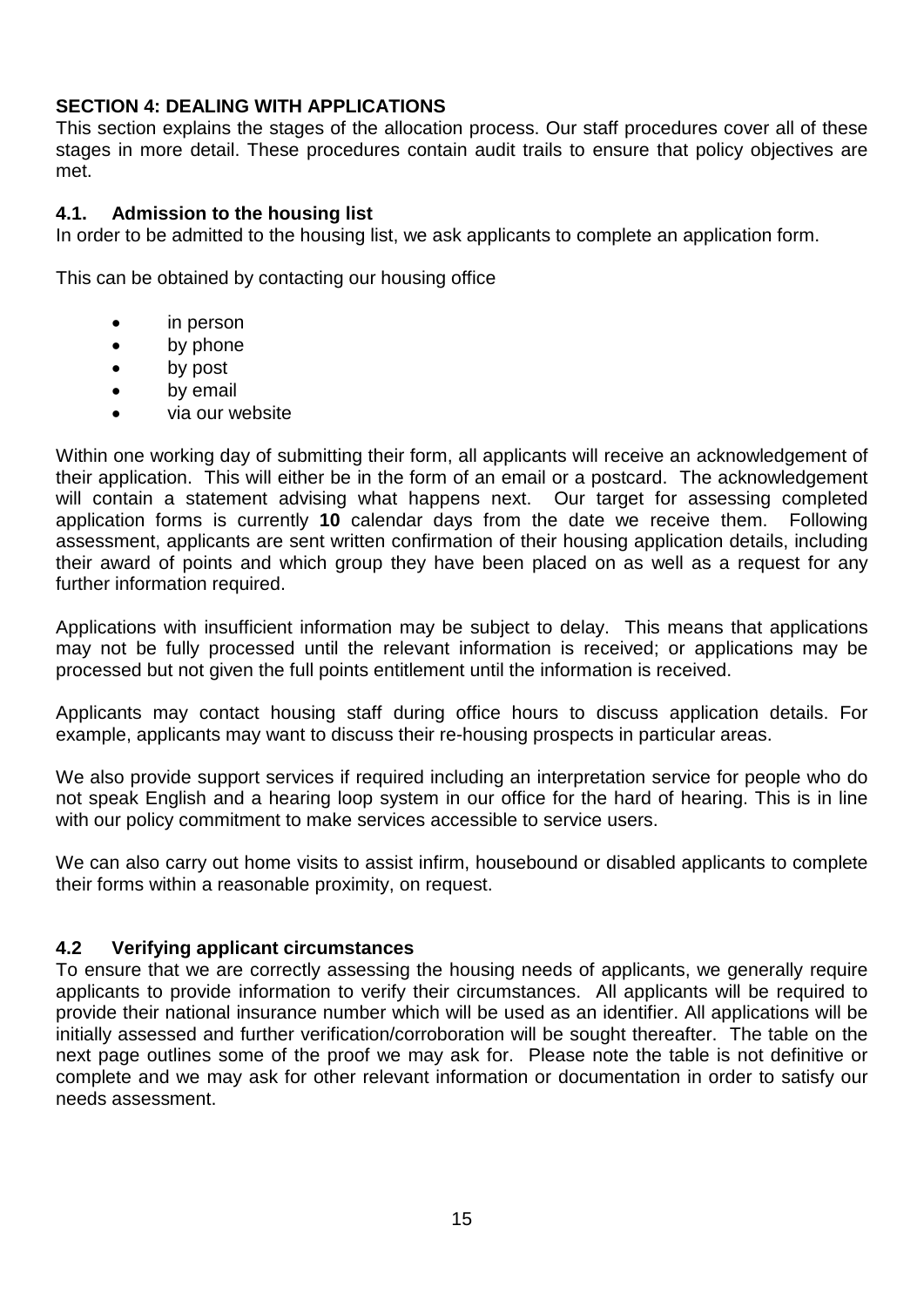| <b>Circumstance</b>                                                            | <b>Proof Required</b>                                                                                                                                                   | <b>When Required</b>                                          | <b>Points Affected</b>                                                                                                             |
|--------------------------------------------------------------------------------|-------------------------------------------------------------------------------------------------------------------------------------------------------------------------|---------------------------------------------------------------|------------------------------------------------------------------------------------------------------------------------------------|
| Proof of Identity                                                              | Photographic ID (where possible)                                                                                                                                        | At point of Allocation                                        | If can't provide, must be able to<br>provide 2 forms of proof as below                                                             |
| Proof of identity/Current Address                                              | <b>Bank/Building Society statement</b><br><b>Utility Bill</b><br>Missive of let<br>DWP benefit confirmation letter<br><b>Council Tax Annual Statement</b><br>Or similar | At point of Allocation                                        | Cannot proceed with offer if not<br>provided, except in exceptional<br>circumstances and authorised by a<br>senior member of staff |
| Homeless or threatened with<br>homelessness                                    | Confirmation of unintentional<br>homelessness from local<br>authority                                                                                                   | At point of Application / as and<br>when circumstances change | No points awarded without this                                                                                                     |
| Asked to leave secure<br>accommodation                                         | Copy of valid notice to quit/letter<br>from landlord; certificate of<br>discharge; employers notice letter                                                              | At point of Application/On request<br>from CHA                | No points awarded without this                                                                                                     |
| In need of rehousing as health<br>affected by current housing<br>circumstances | <b>Medical Assessment Form plus</b><br>any supporting documentation                                                                                                     | At point of Application/On request<br>from CHA                | No medical assessment/points if<br>not completed                                                                                   |
| Access arrangements                                                            | Letter from child's other parent<br>and/or lawyer confirming access                                                                                                     | At point of Application/On request<br>from CHA                | No extra bedroom or points can be<br>awarded                                                                                       |
| Household member temporarily<br>living away from home                          | Letter from individual confirming<br>position and/or letter from<br>institution, place of work etc                                                                      | At point of Application/On request<br>from CHA                | Circumstances will not be taken<br>into account                                                                                    |
| Pregnancy                                                                      | Mat B1 Form / Pregnancy<br>confirmation document                                                                                                                        | At point of Application/On request<br>from CHA                | Circumstances will not be taken<br>into account                                                                                    |
| <b>Foster Carers</b>                                                           | <b>Letter from Social Work</b>                                                                                                                                          | At point of Application/On request<br>from CHA                | Circumstances will not be taken<br>into account                                                                                    |
| <b>Property Below Tolerable</b><br>Standard                                    | <b>Certificate from Environmental</b><br>Health / Confirmation from<br><b>Rented Social landlord/Council</b>                                                            | At point of Application/On request<br>from CHA                | Circumstances will not be taken<br>into account                                                                                    |
| Care provision to/from a friend or<br>relative                                 | Confirmation from Social Work,<br>Medical body or similar<br>confirming the level of care and<br>proximity required for care<br>provision.                              | At point of Application/On request<br>from CHA                | Circumstances will not be taken<br>into account                                                                                    |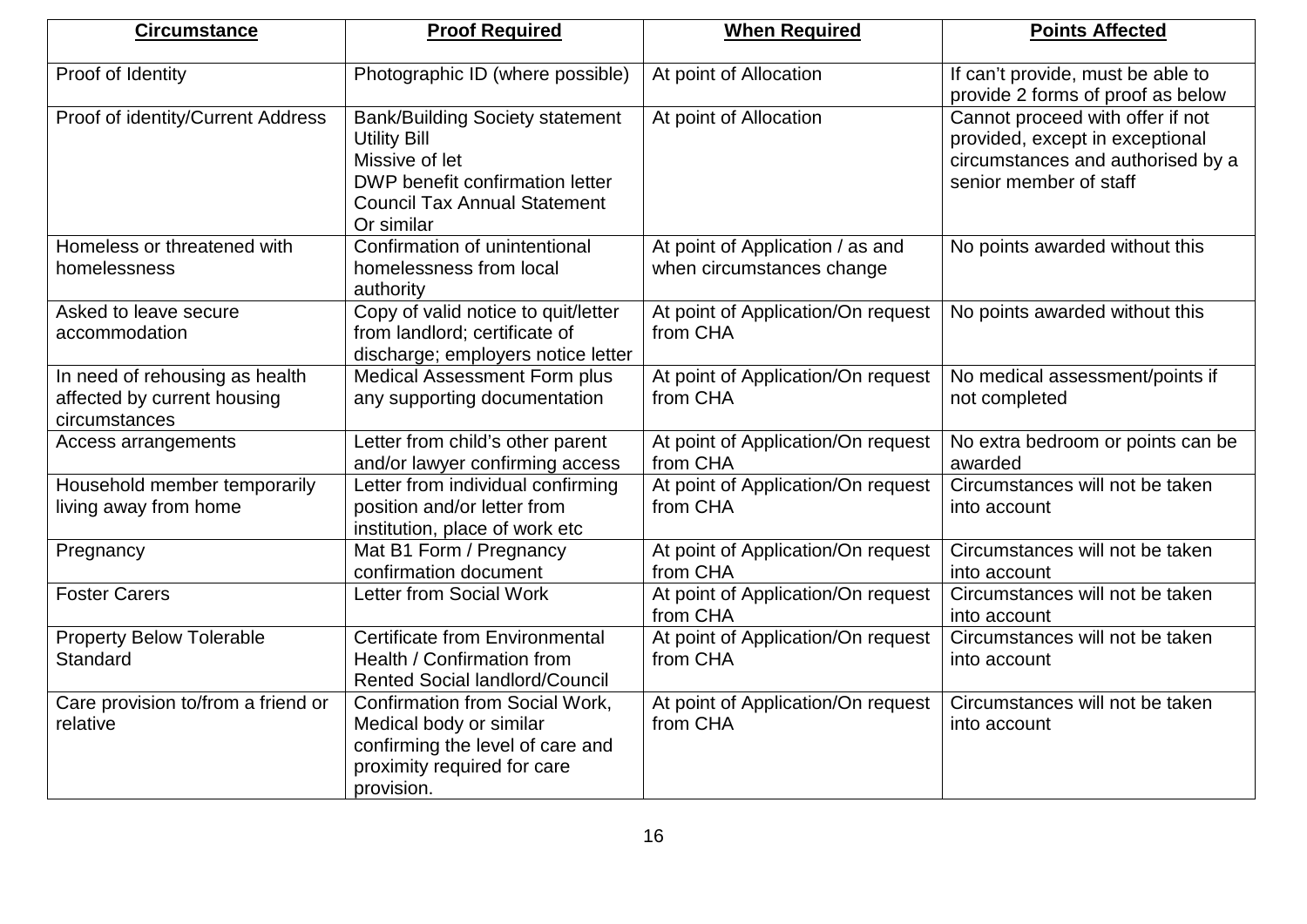### **4.3 Health and Housing Need Assessment (Medical Needs Assessment)**

In cases where an applicant's health (physical or mental) is made worse by their current housing circumstances, they will be asked to complete a separate Medical Assessment Form. Applicants will receive information and advice regarding whether they should complete this form. This form will be assessed and a decision made regarding whether the applicant should receive priority for rehousing due to their current housing making their health condition worse. Medical assessments will be carried out within 10 calendar days from date of receipt. Assessment may take longer if supplemental information is required to enable a decision.

It is important to note that priority will not be given based on the medical condition of the applicant and their household, but based on their current accommodation and whether a move could significantly alleviate the health problems.

Applicants will be encouraged and will be given every opportunity to provide as much supporting information and details/evidence of circumstances as is possible in order that a full and fair decision can be made.

### **4.4 Tenancy references**

We will require contact details for current and previous social landlords (if appropriate) in the past five years. Social Landlords will be contacted and asked to complete a tenancy reference form. If this reference identifies rent arrears, anti-social behaviour or breach of tenancy agreement, applicants may be suspended according to this policy. Failure to disclose previous tenancies may result in suspension.

### **4.5 Provision of information by Applicant**

The provision of accurate, up to date information on the applicant's circumstances is vital to the assessment and allocation procedure. We will monitor any such applications to minimise the length of time any application is suspended. We will not ask an applicant to provide information to us, which has significant financial implications for the applicant. To avoid suspension, we may revert the application to a 'zero points' stage to allow the applicant an opportunity to provide required information. In these circumstances the applicant would remain on the list but no points would be awarded as they have been unable to prove their circumstances. All points due would be returned on receipt of the required information.

Applicants must advise of any change in circumstances relating to a housing application, or if they wish to change their areas or house type previously selected. Changes in circumstances may have an impact on the number of points received, and any change in points awarded will take effect from the date that we are informed of these changes. This will ensure the applicants are appropriately placed on the housing list.

If we believe that an applicant has intentionally changed their circumstances in order to secure a higher position on the housing list, we may assess this application as if this change in circumstances had not occurred and if appropriate suspend the application.

### **4.6 Owners**

Applications from owner occupiers will not be refused, however only owners falling under the following criteria (subject to proof being received) will be deemed to have a housing need:

- Where the property has not been let but the owner cannot access it
- Where occupying the property could lead to abuse
- Where occupying the property could affect health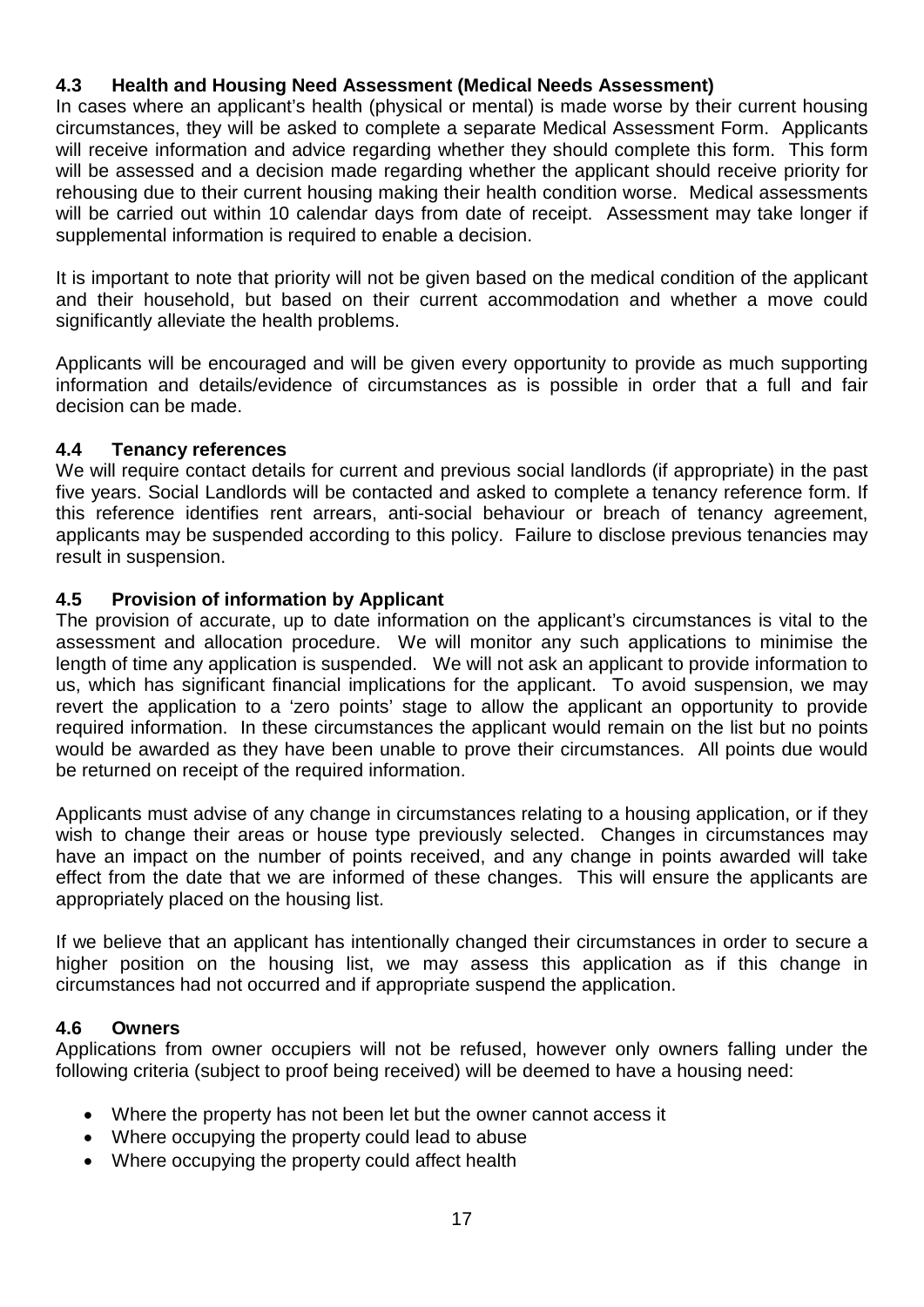Situations where the property has not been let but the applicant cannot obtain access to it. Examples of this could be:

- where the property is in such a poor condition that it cannot be lived in; such as a burst pipe or flooding where the property cannot be lived in whilst repairs are completed and or the owner occupier is unable to afford the required repairs (proof required)
- an illegal occupation by squatters
- a matrimonial breakdown where one party cannot return to the joint property
- someone has bail conditions which mean they cannot return to their property

Situations where living in the property could lead to abuse. This could be from someone still living in the property or from someone who used to live there.

Situations where living in the property could endanger the health of the applicant or someone living with them and there are no reasonable steps that can be taken by the applicant to prevent this.

### **4.7 Suspensions**

We may suspend offers to applicants in certain circumstances, for example:

- Significant, outstanding and unresolved arrears of housing debt
- Anti Social Behaviour
- Provision of False or Misleading Information
- Violence or abuse towards Staff
- Evicted Tenants, abandoned tenancies
- Other Tenancy Breaches
- Where three reasonable offers of housing in accordance with applicant choices have been made and refused

We will not unreasonably suspend any applicant, nor will we keep an applicant suspended for any longer than is appropriate. To this end, all suspensions will be monitored on at least a three monthly basis and all suspended applicants will be given ample opportunities to rectify the circumstances causing their suspension. We will suspend as follows:

### **Housing Debt:**

Applicants who owe housing debt greater than or equal to one month's rent and where the debt has occurred in the last five years will be suspended unless:

- 1) The debt reduces below one month and/or
- 2) A reasonable payment agreement has been in place and adhered to for at least three continuous months or more without being broken

### **Anti-Social Behaviour (ASB):**

Applicants who have received a warning for serious ASB or where a live legal notice or ongoing legal action against them for ASB exists, will remain suspended until:

- 1) The notice/warning expires and is not renewed and
- 2) Their landlord confirms in writing that they have improved their behaviour sufficiently not to merit further action or legal action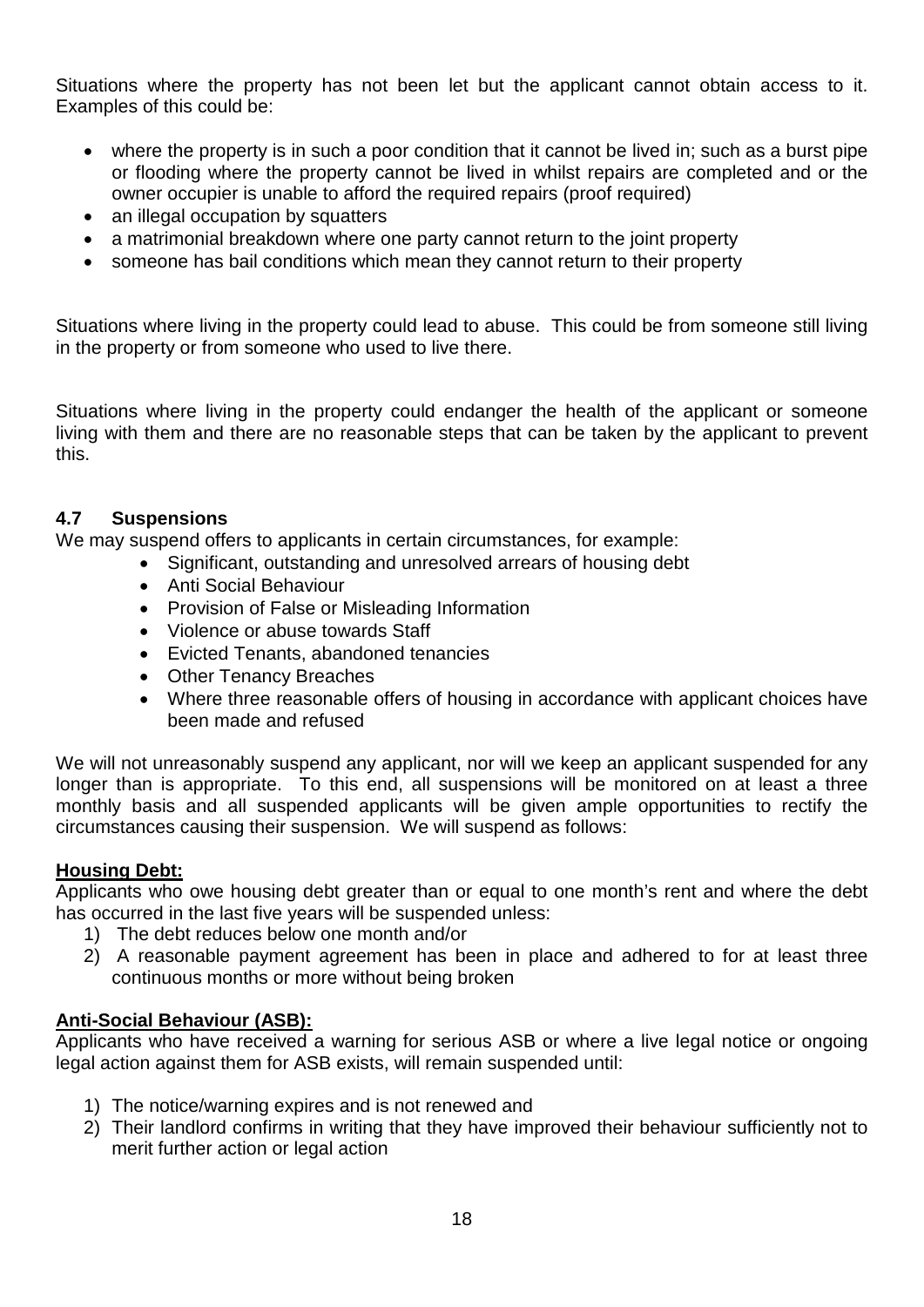Where an Anti-Social Behaviour Order linked to a tenancy has been awarded against an applicant or family member a suspension of one year will be applied unless the order itself specifies a longer ban.

### **Provision of false or misleading information:**

Applicants found guilty of the above, as confirmed through a tenancy reference, or through investigation by Clydebank Housing Association (CHA), will be suspended for a period of 6 months from the date the reference is received, or the date the applicant is notified of the suspension in writing by CHA.

### **Violence or verbal abuse towards Clydebank Housing Association staff:**

Applicants found guilty of the above will be suspended for a period of one year. We will also contact the Police and seek to prosecute in all cases.

### **Evicted tenants and/or abandoned tenancies**

An applicant who has been evicted from a tenancy or abandoned a tenancy in the last five years will be suspended from the list for a period of one year, or up to the equivalent of five years if less than a year remains of the five year timescale.

### **Other tenancy breaches**

Applicants who are current tenants and have a live legal notice or ongoing legal action against them for any other breach of tenancy will be suspended and remain suspended until

- 1) The notice expires and is not renewed and
- 2) Their landlord confirms in writing that they have improved their behaviour sufficiently not to merit further legal action (current tenants)

### **Refusal of three reasonable offers of housing within a 12 month period**

The number of reasonable offers of housing an applicant can receive before their application is suspended from receiving further offers of housing has been limited to three. If a tenant refuses three reasonable offers within a 12 month period, which have been made in accordance with their application choices, their application will be suspended for a period of 6 months. On the refusal of one or more offers of housing the applicant should be contacted to review their preferences in terms of area choice and house type, to ensure they are up to date.

### **4.8 Deferred Applicants**

Applicants who wish their name on the housing list, but who do not wish to have their applications considered for housing for any reason can choose to have their application temporarily deferred. Applicants will remain deferred until they contact the Association and confirm that they wish to be considered for offers of housing again. Only the applicant can authorise this.

### **4.9 Low Demand**

We will, as required, devise specific strategies to address areas of low demand. Such strategies must take account of law and good practice.

### **4.10 Economic Migrants and Persons Subject to Immigration Control**

Only applicants residing in the UK with a permanent leave to remain will have their application form accepted. Applicants with no leave to remain will be signposted to West Dunbartonshire Council.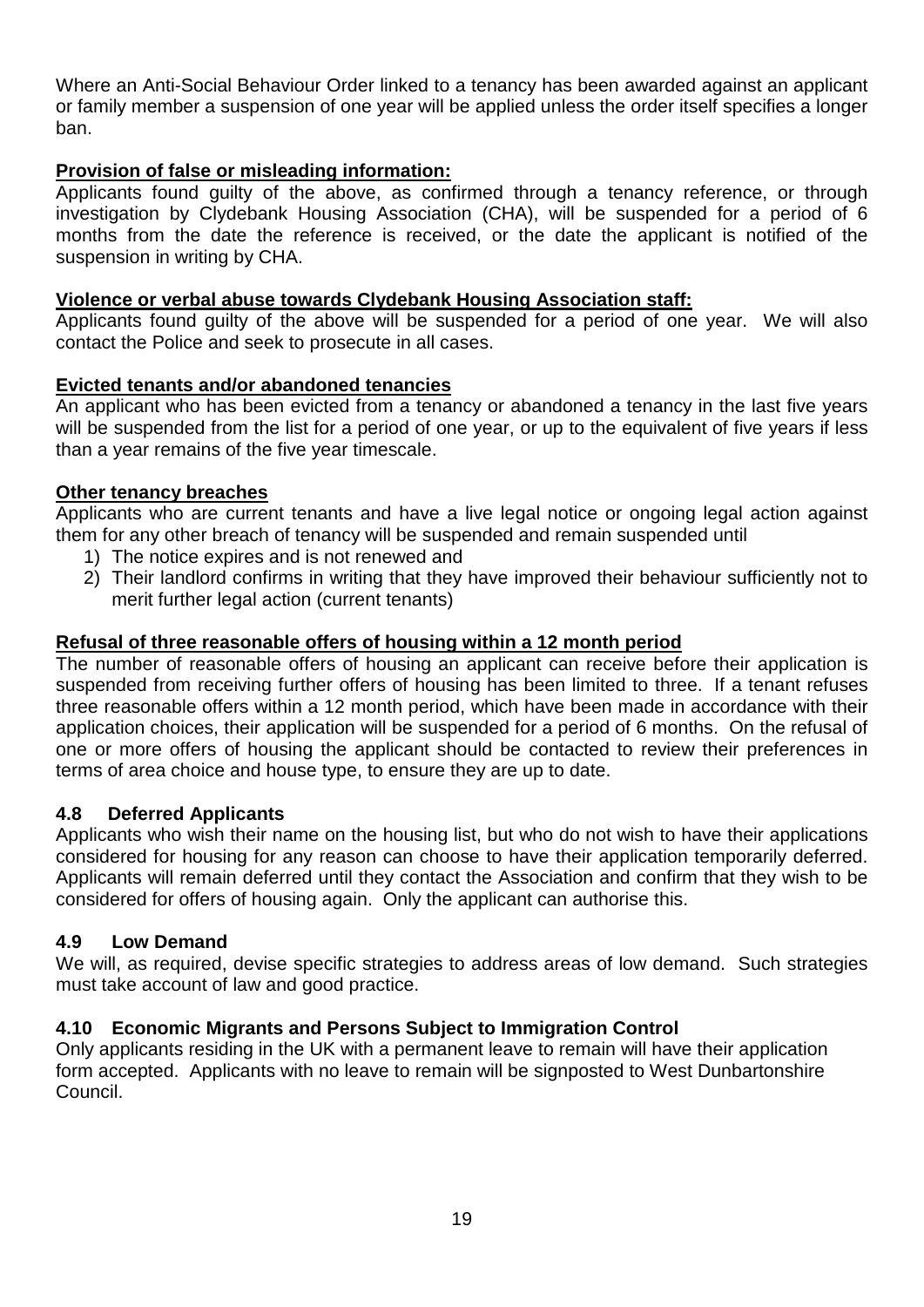### **4.11 Gypsy Travellers**

Applications from gypsy travellers or other applicants living in a caravan are placed in the appropriate group bases on their present housing conditions and are awarded points based on their actual housing conditions. Applications from gypsy travellers who have nowhere to pitch their caravan would be referred to the Council's Homeless Service.

West Dunbartonshire Council manages a Travelling Persons Site. Applications for bays or pitches on the site can be made directly to the Council.

### **4.12 High Risk Offenders**

On receiving applications from High Risk Offenders, these will be notified to the West Dunbartonshire Council SOLO in accordance with the current High Risk Offenders procedure.

### **4.13 Domestic Abuse**

We believe that all individuals have a right to a life free from violence and abuse and are committed to enabling those experiencing this type of difficulty to address this through suitable housing. Abuse can take many forms and we aim to deal with each case sensitively and on an individual basis. In all cases, we will approach a situation from a position of belief, and will adopt sensitivity in dealing with applicants.

In recognition that the victim of abuse should not be penalised because of their situation, all applicants experiencing violence or abuse are made aware of their right to either stay in their own home safely or to seek alternative accommodation. Where applicants elect to stay in their own homes, they will be referred (with consent) to the relevant organisation for assistance and support.

Where people are experiencing abuse (whether they are female or male) within the home we recognise that this presents an immediate housing need. As well as accepting their housing application form, applicants affected by domestic abuse will be referred to West Dunbartonshire Council's Homeless Service. The safety of the applicant will be the first priority, with confidentiality of information provided being particularly important in these cases.

Applicants who are victims of domestic abuse will in no way be penalised for repeat applications, as we recognise the difficulty involved in leaving the home. Applicants will be signposted to relevant support agencies such as Women's Aid who are able to provide assistance and support.

### **4.14 Harassment**

Harassment at or near the home is a serious problem and includes not only physical attacks and damage to property, but also verbal abuse and other behaviour which deprives people of the enjoyment of their homes on the grounds of a personal attribute such as gender, racial origin, sexuality, age, disability etc. As with domestic abuse, the safety of the applicant is paramount and to ensure appropriate advice and assistance, as well as accepting their housing application form, all applicants suffering harassment will be referred to West Dunbartonshire Council's Homeless Service. We aim to counter all harassment and, in addition to attempting to re-house victims where this is their wish, victims of harassment will also be signposted to other relevant sources of support and advice that may be able to assist, such as the police and voluntary and community organisations.

### **4.15 Relationship breakdown**

If a relationship breakdown has occurred in a tenancy, we will firstly advise both parties to seek legal advice on the entitlement to the tenancy. We recognise that a relationship is wider than that between married/civil/joint partners and this could also mean a relationship between parent and child or siblings.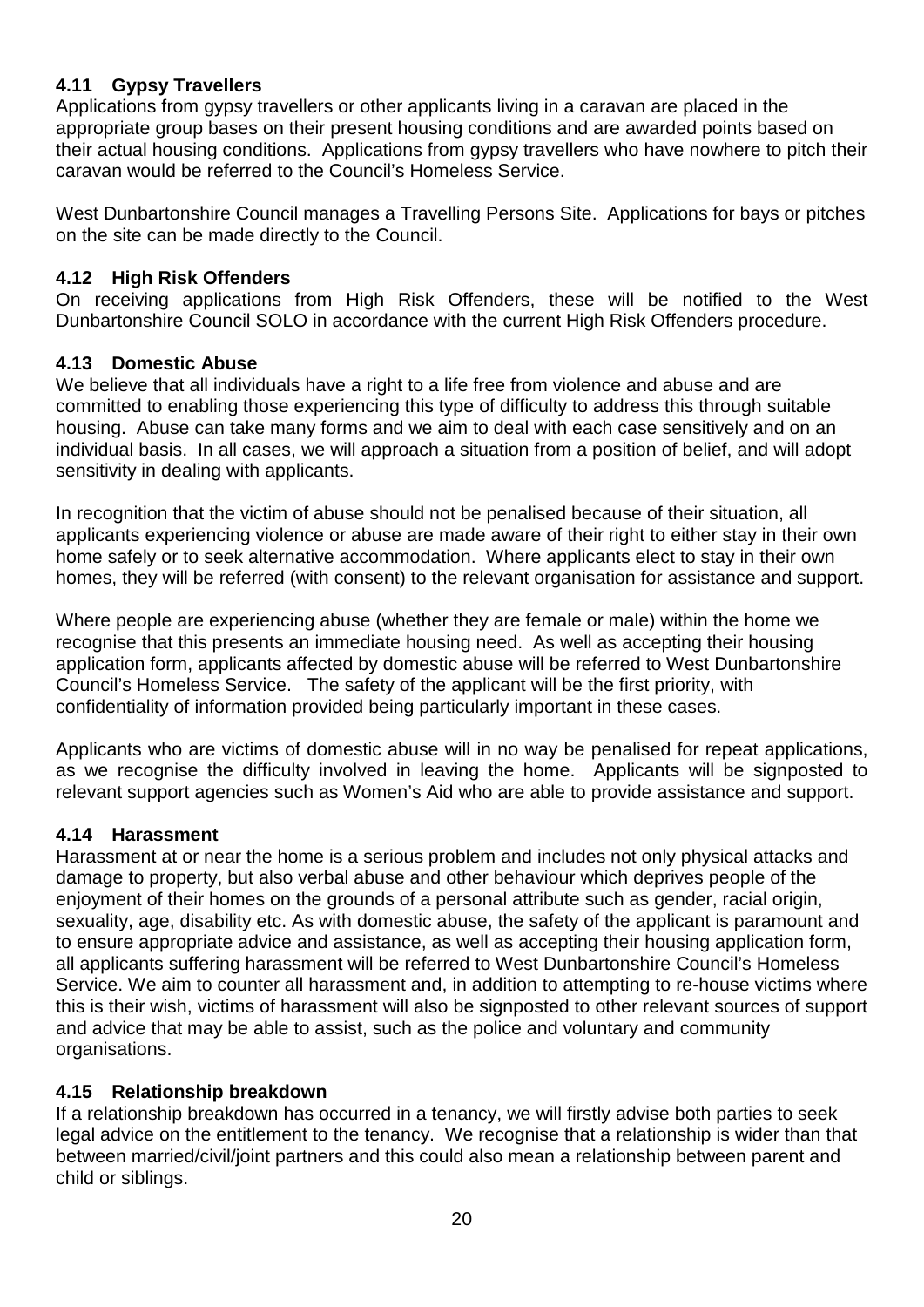As well as accepting their housing application form, either person in the relationship breakdown would be advised to approach West Dunbartonshire Council's Homeless Team who will award priority to separating spouses/partners regardless of age or household composition. We recognise however that not every situation will result in a homeless referral and that following the normal allocation route may be preferable.

### **4.16 Reviewing applications**

We review applications on an annual basis through a rolling monthly review programme. The date of review is based on date of registration. This is important to maintain accurate information about applicants so that appropriate offers are made. We request applicants to advise us within **14** calendar days if they wish to remain on the housing list. We use a standard review letter to gather this information.

If no response is received, we then issue a reminder letter giving applicants another **7** calendar days to advise us. If no response is received, we remove applications from the housing list. All applicants who contact us within **3** months of their application being cancelled will have their original application form re-instated. The date of registration will be based on their original application. Applicants may be required to complete a new application form if circumstances have changed or they do not contact us within three months following removal, in such cases where the original form is reinstated the date of application will change to the reinstatement date.

### **4.17 Removal of applications**

There are only three ways in which an application can be removed from the Association's housing list:

- Where an applicant has died
- Where an applicant has requested removal from the list. If this request is made verbally and not in writing, the organisation will then confirm the request by letter.
- Where an applicant fails to respond to the review of the housing list or clear request for information. Applicants will be clearly informed of the implications of not responding and following removal will be informed of this in writing. In these cases, applications will be reinstated once the applicant has provided the information required within 3 months.

### **4.18 Applicant choice**

Our allocation system (section 5 of this policy) ensures that applicant choice is taken into account. Applicants can state their preferences from a number of factors including:

- area and streets preferred
- house types
- floor level
- amenities, e.g. a garden
- heating types

Applicants may also state what they don't want in respect of these factors.

An applicant's choice of housing may be affected by legal orders and relevant guidance that we are required to follow.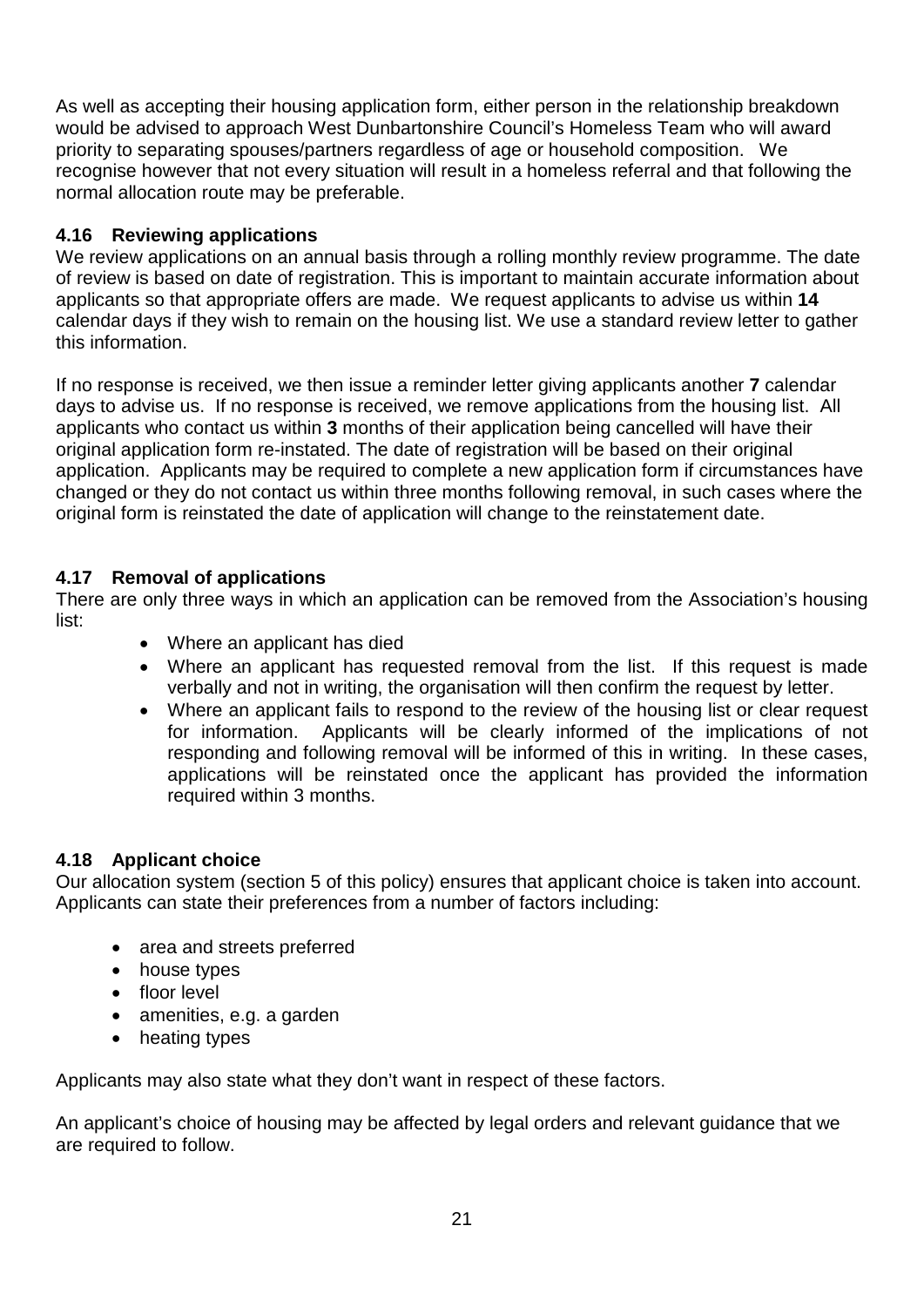An antisocial behaviour order may prohibit an applicant from accessing particular areas. This will, in effect, prevent us from making the applicant offers in these areas as long as the order is in force. This might also apply in the case of other legal orders such as matrimonial interdicts and exclusion orders.

In the case of registered sex offenders, the re-housing of applicants who qualify for housing is based on legal provisions, as well as guidance from the Scottish Government.

Finally, applicants' choices are determined often by availability of housing. Therefore, although applicants can request housing in any area, prospects of re-housing will vary from area to area based on actual numbers of houses available for let and popularity of the area etc.

### **4.19 Offers**

We make offers based on the applicant's housing needs and preferences after confirming details on their application form. This is good practice as it aims to reduce inappropriate offers.

Reasonable offers are those that reflect, as far as possible, an applicant's stated choice. For example, we will not offer an applicant house types that she/he expressly states that she/he will not consider.

Following assessment, we may counsel applicants on realistic options as demand far outstrips supply of housing in certain areas.

Applicants may be suspended if they refuse 3 reasonable offers in a 12 month period.

### **4.20 Tenancies**

We offer applicants, who qualify for housing, Scottish Secure Tenancies (SST), in line with our legal obligations. In a limited number of situations, we may offer applicants a short Scottish Secure Tenancy (SSST). This has limited security of tenure.

Examples of when a short Scottish secure tenancy might be granted are if:

- An applicant has been evicted for antisocial behaviour within the last five years; or
- A tenant (or a member of their family) is subject to an antisocial behaviour order.
- The accommodation is let on a temporary basis for certain reasons
- Where a successor requires to remain in an adapted or unsuitable tenancy or similar whilst alternative housing is secured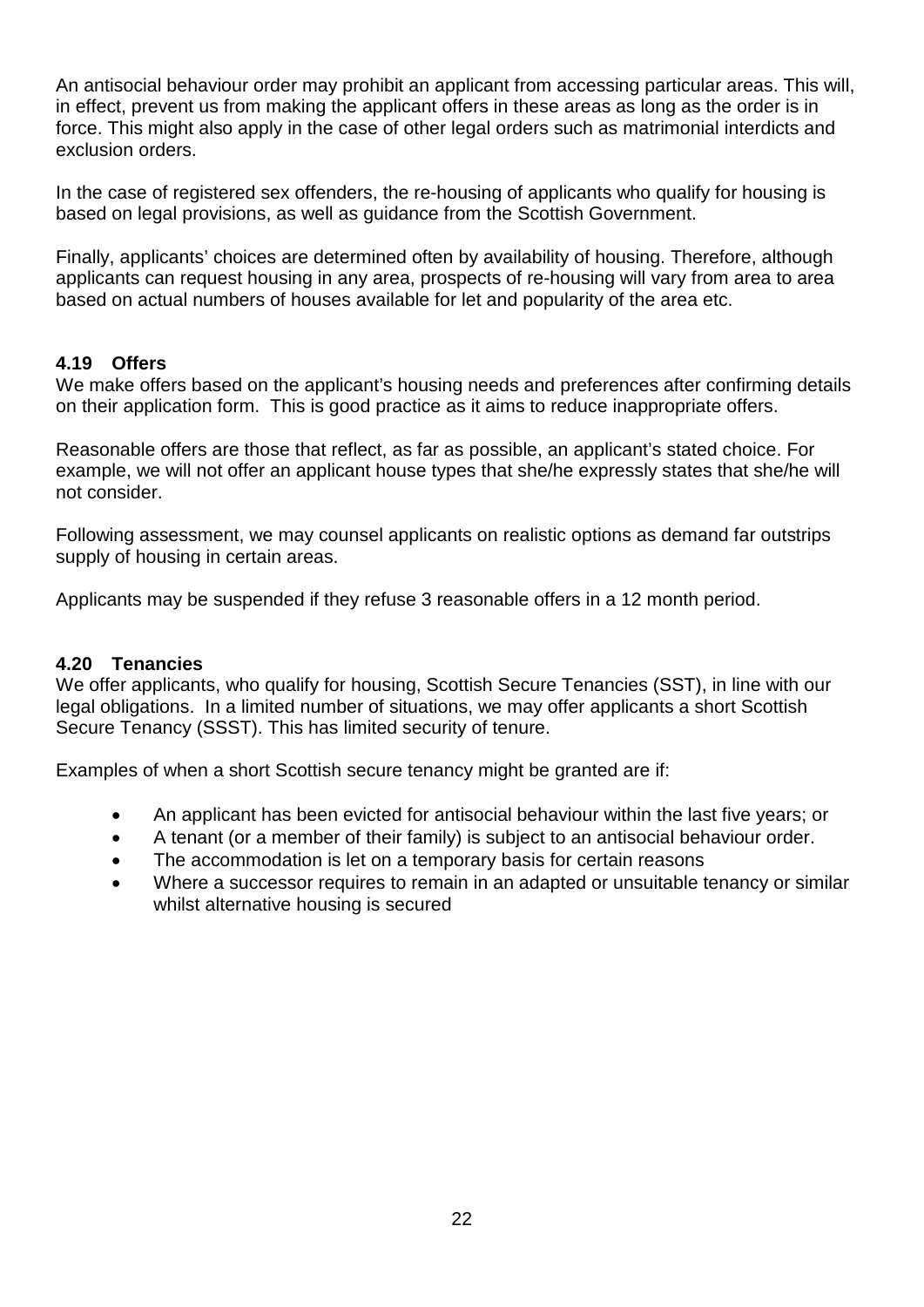### **4.21 House size**

Applicants can only apply/qualify for a property of an appropriate size for their family composition. Details of how this is calculated are shown below.

| <b>Household Size</b>                                        | <b>Accommodation Size</b>                                                                                                                                                                                                                                                                                                                                                                                                                                                                                                                                             |
|--------------------------------------------------------------|-----------------------------------------------------------------------------------------------------------------------------------------------------------------------------------------------------------------------------------------------------------------------------------------------------------------------------------------------------------------------------------------------------------------------------------------------------------------------------------------------------------------------------------------------------------------------|
|                                                              |                                                                                                                                                                                                                                                                                                                                                                                                                                                                                                                                                                       |
| Single person                                                | 1 bedroom property or 2 bedroom Multistorey<br>Flat*                                                                                                                                                                                                                                                                                                                                                                                                                                                                                                                  |
| Couple                                                       | 1 bedroom property or 2 bedroom Multistorey<br>Flat*                                                                                                                                                                                                                                                                                                                                                                                                                                                                                                                  |
| Single parent or couple with one child<br>over 12 years old  | 2 bedroom property or 2 bedroom Multistorey<br>Flat*                                                                                                                                                                                                                                                                                                                                                                                                                                                                                                                  |
| Single parent or couple with one child<br>under 12 years old | 2 bedroom property                                                                                                                                                                                                                                                                                                                                                                                                                                                                                                                                                    |
| <b>Expectant Mother</b>                                      | 2 bedroom property                                                                                                                                                                                                                                                                                                                                                                                                                                                                                                                                                    |
| Single parent or couple with two or more<br>children         | The following age/sharing criteria dictates the<br>number of bedrooms awarded for children (C):<br>All $(C)$ aged 16 and over = own room<br>Two $(C)$ under 16 of same sex = share a room<br>Two $(C)$ under $10 =$ share a room<br>Two $(C)$ 10 – 16 of different sex = own room<br>No more than two children can share a room<br>irrespective of age.<br>Each couple or adult single person will be<br>entitled to their own room. For marital or<br>relationship breakdowns both persons will be<br>counted as a single adult for bedroom calculation<br>purposes. |
| <b>Access Arrangements</b>                                   | In accordance with Household Size above (proof<br>of at least 50% access/custody required for extra<br>rooms)                                                                                                                                                                                                                                                                                                                                                                                                                                                         |

\* Where a single person or couple are offered a multistorey flat property this will result in one extra bedroom in the property.

The size of house that we let to parents with shared access is based on the specific access arrangement and our shared access procedures. All access must be confirmed in writing from the main parent (in receipt of child benefit) and/or a solicitor.

### **4.22 Adapted or ground floor properties suitable for mobility needs**

These properties will, in the first instance, be allocated to applicants with medical points and a demonstrated medical condition which could be significantly alleviated by a move to such a property or where a requirement for specific adaptation exists.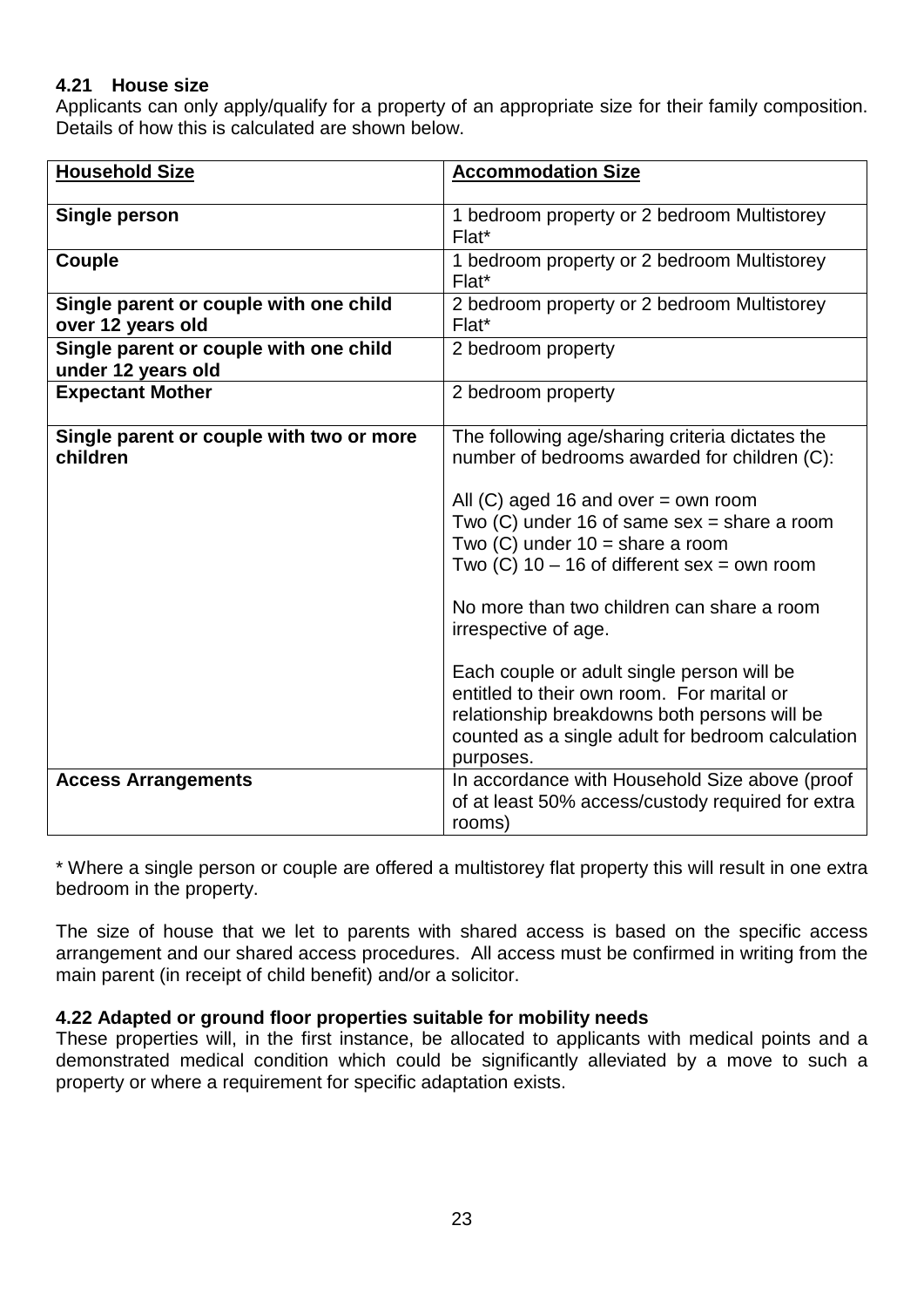### **SECTION 5: OUR ALLOCATIONS SYSTEM**

This section explains the type of allocation system that we have adopted to ensure that we meet our policy objectives effectively. This section covers the following issues:

- housing need
- groups plus points system
- how our system operates

### **5.1 Assessment of housing need**

Following the submission of an application and the gathering of all relevant supporting documentation and information, each application is assessed according to this allocations policy. We operate a system whereby each application is assessed and allocated a number of points according to our 'Points Schedule' and slotted into the most appropriate Group. The aim of this is to give highest priority to those applicants in the greatest housing need. The exception to this is where medical points are awarded and a specific adaptation is required, in these circumstances the applicant who is most in need of the adaptation will be allocated the property.

### **5.2 Reasonable preference**

Reasonable preference will be given to applicants as outlined on page 9.

### **5.3. Groups plus points system**

The groups plus points system establishes three groups with individual applications placed into the appropriate group. Applicants in the group are then awarded points for any related housing needs that they have. Points are weighted towards the priority housing needs as outlined in the Housing (Scotland) Act 2014 listed page 9. This ensures that those with the most housing need obtain the most points and therefore receive the greatest number of offers. If applicants share the same points within the same group, applications will be prioritised based on their date of application. Therefore, if two applicants have the same points, the applicant who registers first will be given greater priority.

### **5.4. Our Application Groups (How the system operates)**

We have established a total of **3** groups:

Group 1: Homeless Referrals & nominations - Homeless / WDC nominations (50% of lets) Group 2: General List - Underoccupancy, Unsuitable Housing, General Needs (45% of lets) Group 3: Transfers – Underoccupancy, Unsuitable Housing, General Needs (5% of lets)

As group 1 is a priority needs group it is always visited first. If no applicants are in group one or the quota is full, groups two and three are then visited in line with targets. Each group has an agreed lettings target. We aim to match the lettings targets as closely as possible by the year end. Lettings targets may only be amended with the agreement of the Committee.

Details on each group and its points are listed on the next page. A quick reference points summary table is also available on page 31.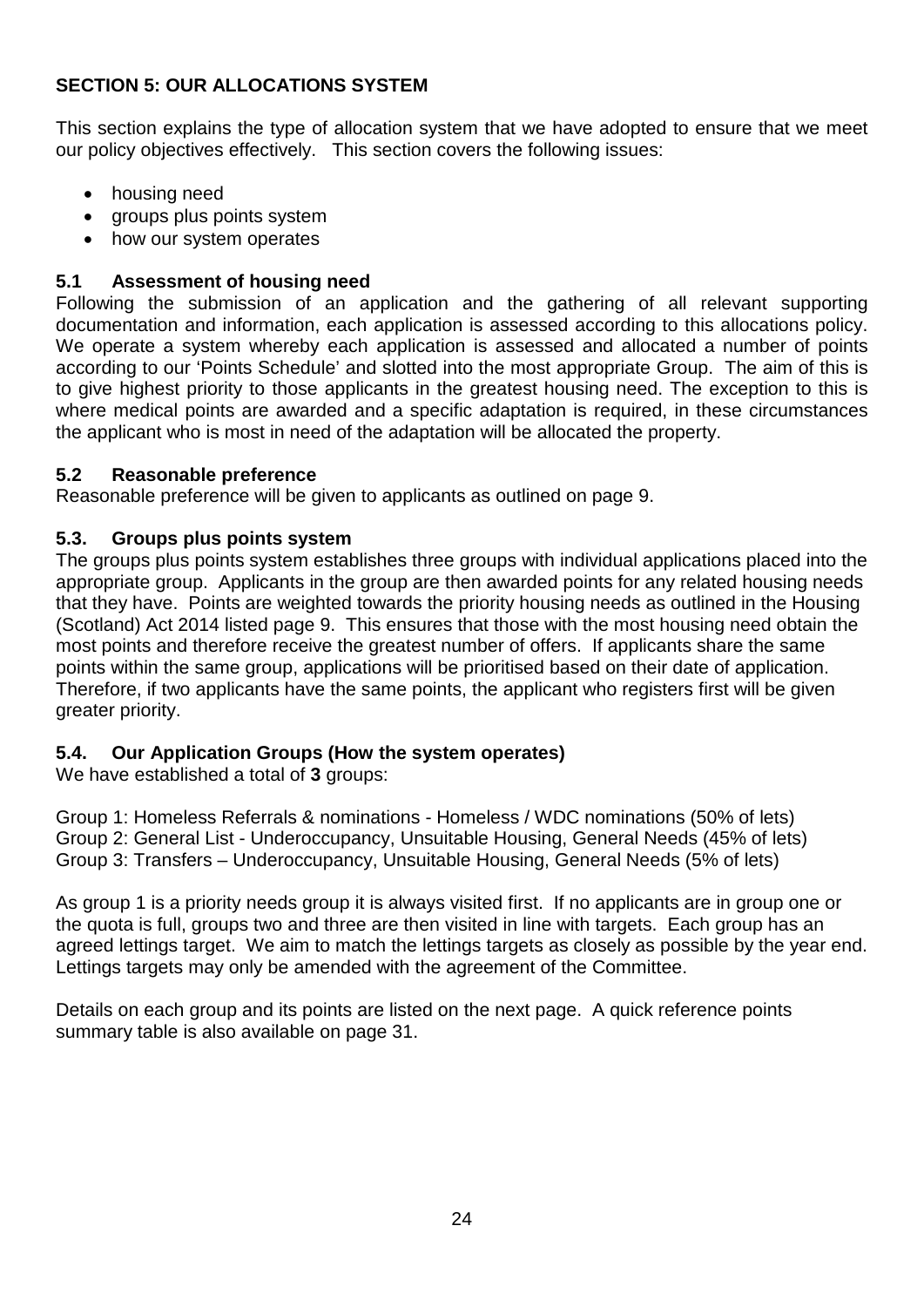### **5.5. Group 1: Section 5 Homeless Referrals & Other Nominations (50% of lets)**

This group allows us to meet our requirements in assisting West Dunbartonshire Council in discharge its homeless obligations. Standard nominations (not homeless) are part of this quota but receive only points based on circumstances, i.e. overcrowding, sharing amenities etc. as laid out in section 5.6 for general needs. Standard nominations must attract points to be accepted. The 50% maximum letting target reflects district wide agreement between the Council and local Housing Associations.

|  |  | Points awarded: 60 (One off award to homeless referrals only) |  |
|--|--|---------------------------------------------------------------|--|
|--|--|---------------------------------------------------------------|--|

Points awarded Other Nominations: As per group 2 (General List) points

### **5.6. Group 2: General list (45% of lets)**

In this group we will give reasonable preference when letting houses to households that are overcrowded, people with large families, persons living in sub-standard accommodation or applicants with medical needs. Associated points are awarded.

A household is defined in this policy as any person(s) wanting to live separately, for example, a family member no longer wanting to reside with her/his parents.

We also award points for defined general housing needs in this group such as sharing amenities, care and support of/from relatives, insecure tenancies and exceptional circumstances.

Points are weighted and can be combined to ensure those in the most overall housing need are given a preference. The exceptions to this are exceptional circumstances and homeless points which are one off awards involving no other defined housing need.

The sections below detail in full the different points awarded to the general list and how applicants can qualify for these points:

### **Overcrowding Points**

When awarding points to applicants who are overcrowded, we use our occupancy standard as outlined in section 4.21 on page 23. This standard is used to calculate if overcrowding exists based on how many bedrooms the household applying require. This is then compared with the number of bedrooms available in the applicant's current accommodation. If you have less bedrooms than required you are classed as being overcrowded. Overcrowding points are awarded for each bedroom you are short. An example on bedroom qualification is shown below:

### **Bedroom Qualification Example:**

A family comprising of a couple, a girl aged 6, a boy aged 8 and a boy aged 16 would qualify for a 3 bedroom property

1 bedroom for the couple

1 bedroom for the boy aged 16

1 bedroom for the girl aged 6 and the boy aged 8 (they must share)

The boy aged 8 would only qualify for his own room when he turns 10 as two children of different sexes cannot share if one of them is aged 10 or older.

Our allocation policy standard excludes the living room, kitchen and bathrooms when measuring overcrowding.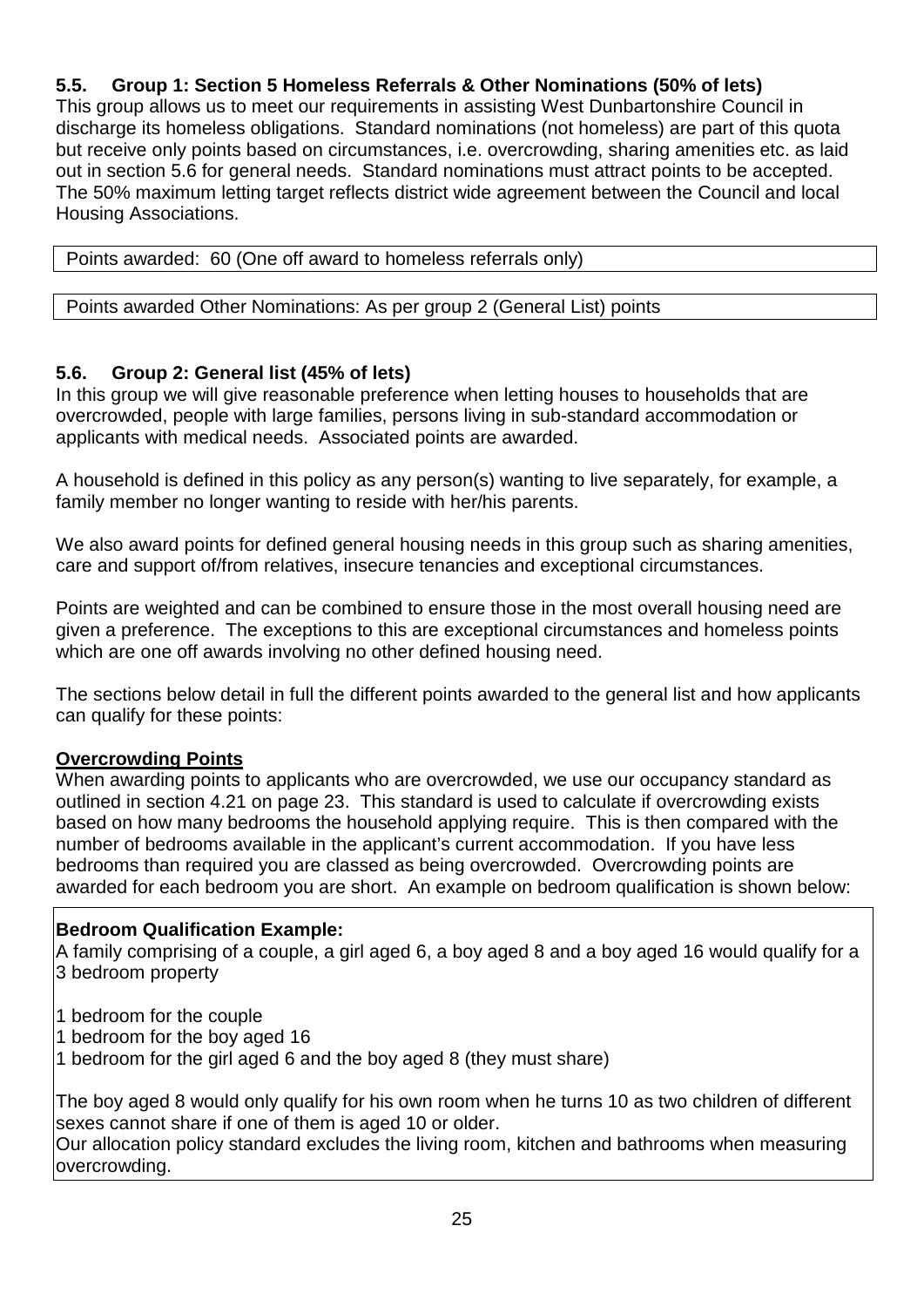Bed-sit accommodation is only considered suitable for single people. Couples living in bed-sit accommodation would be regarded as being overcrowded by one bedroom.

Applicants may also choose to move to accommodation that does not reduce overcrowding. But no points for overcrowding would be awarded in such cases.

Although we would not normally let houses to applicants where overcrowding would be created, we may occasionally let to applicants where the allocation would provide them with more bedrooms than they currently have, but not enough to fully alleviate their overcrowding. This would normally apply to large families in areas with a shortage of larger properties. In the case of medical needs, an extra room may be required for a condition or equipment. This would qualify as overcrowding.

Overcrowding assessments include people who normally live in the house but who are temporarily absent. This could include family members working away from home for a short period, members of the Armed Forces and students. Written confirmation of missing residents is required from an appropriate source e.g. College or University, the Army or similar.

In the case of households that are living apart in separate houses but want to live together, overcrowding points will not be awarded where sufficient room exists in one of the homes whereby the two applicants moving in together would alleviate any overcrowding in the other home.

Points awarded: 10 (for each extra room needed based on the above)

#### **Underoccupancy Points**

Reducing under-occupation helps landlords make the best use of housing stock. Applicants may wish to move to smaller houses as their present home is too large.

As changes to Welfare Benefits are implemented, tenants may find themselves in financial hardship and wish to move to a smaller property.

Applicants will only be awarded under-occupation points only if under-occupation is reduced. Underoccupation points, in keeping with the 2014 Housing (Scotland) Act, are only available to social housing tenants and not owner occupiers or private rented tenants.

| Points awarded: 10 (for each room under-occupied) |  |
|---------------------------------------------------|--|
|---------------------------------------------------|--|

### **Unsatisfactory Housing Points**

We must give reasonable preference, when letting houses, to applicants living in sub-standard accommodation.

Housing falls below the Tolerable Standard if it does not meet one of the criteria legally defined by the Scottish Government. For example, a house must be substantially free from rising or penetrating damp and must have a sink that has a supply of both hot and cold water. This applies to houses of all tenures.

Points will be awarded when the applicant presents a statutory notice from their Council's Environmental Health Section, or in the case of a tenant of an RSL or Council a letter from their landlord confirming the issues and that these will not be remedied by repairs or other initiatives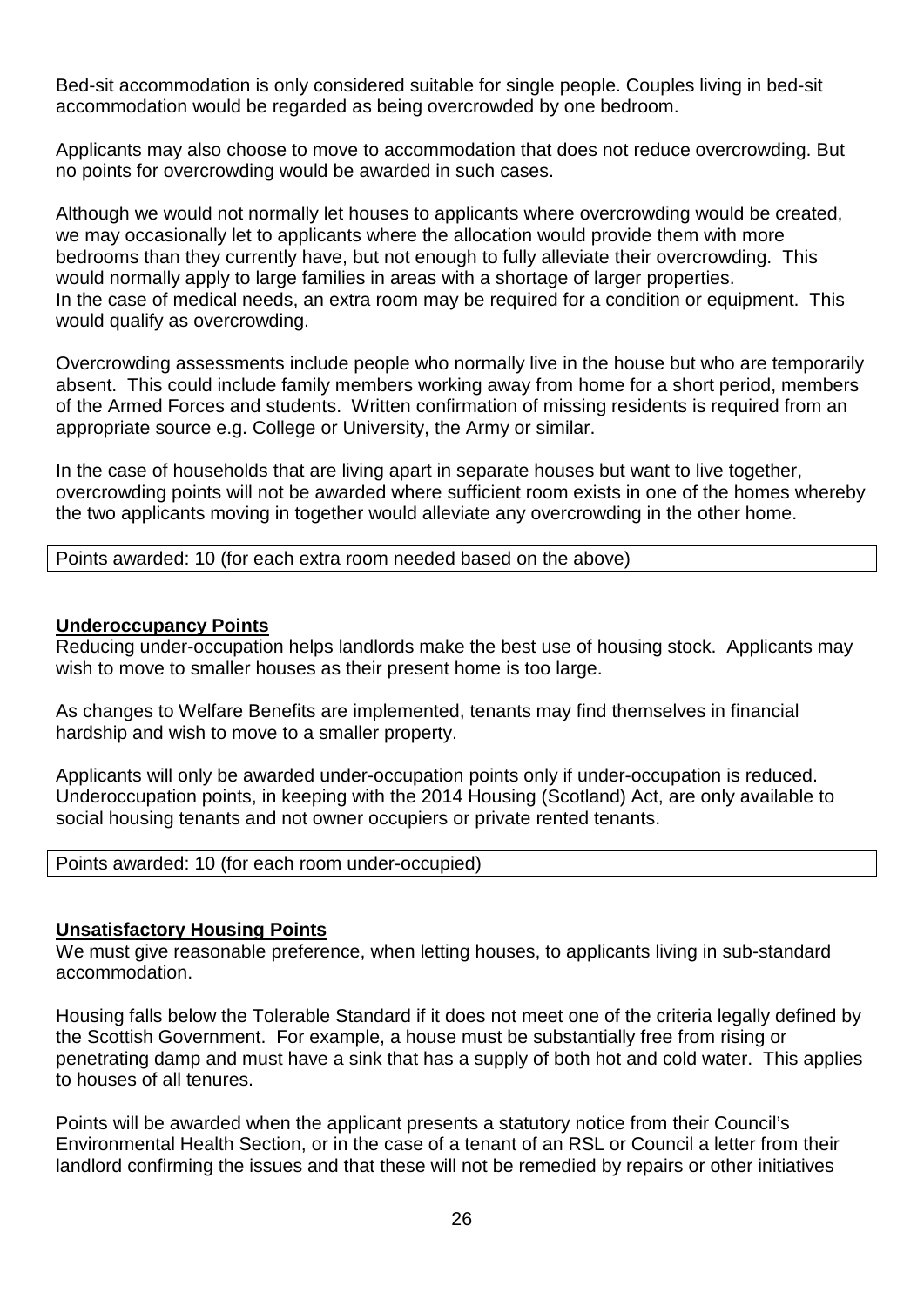would also be acceptable. Private tenants unable to obtain an Environmental Health notice must obtain from their landlord a confirmation letter from an approved contractor or similar.

Please note that these points are only awarded to applicants who are confirmed tenants of Councils, RSL's. Points do not apply to owner occupiers as they are themselves responsible for the maintenance and improvement of their homes.

| Points awarded for Lack of Amenities/House Condition |           |
|------------------------------------------------------|-----------|
| Rising or penetrating damp                           | 15 points |
| No inside WC                                         | 15 points |
| No piped supply of hot or cold water                 | 15 points |
| No bath or shower                                    | 15 points |
| No kitchen facilities                                | 15 points |

Structurally unstable 15 points 15 points

### **Medical points**

Where the applicant or a member of their household suffers from any medical condition (physical or mental health condition) where rehousing would alleviate the medical problem, points may be awarded in recognition of this situation. The applicant will be required to complete a Medical Assessment Form which will enable a decision to be made on the suitability for rehousing. Medical assessments are carried out by trained housing staff whose remit is to look solely at how the applicant's current accommodation affects their medical condition and whether a move to another home would significantly alleviate the condition. Staff will not assess medical conditions or provide medical advice to applicants. It is essential that applicants provide all information at their disposal to support their medical application and every opportunity will be given to applicants to do so.

It is important to note that only one person will be awarded medical points, this will be the person with the most severe medical need in the household, who is part of the application form. Priority will be based on whether a move could alleviate the health problems experienced.

There are 3 possible medical gradings, some examples of which are detailed over the page:

### Medical Grade A

- An applicant is unable to access their current accommodation
- An applicant is unable to return home or continue living in their current home as they are at risk when trying to access essential facilities.
- Not practical to adapt current home
- Ambulant disabled cases in unsuitable housing
- Kidney Patients on Home Dialysis

### Medical Grade B

- An applicant unable to access their current accommodation without considerable difficulty or assistance
- An applicant is less able to get out of the house unaided
- An applicant with a condition that restricts ability to live in the property and/or environment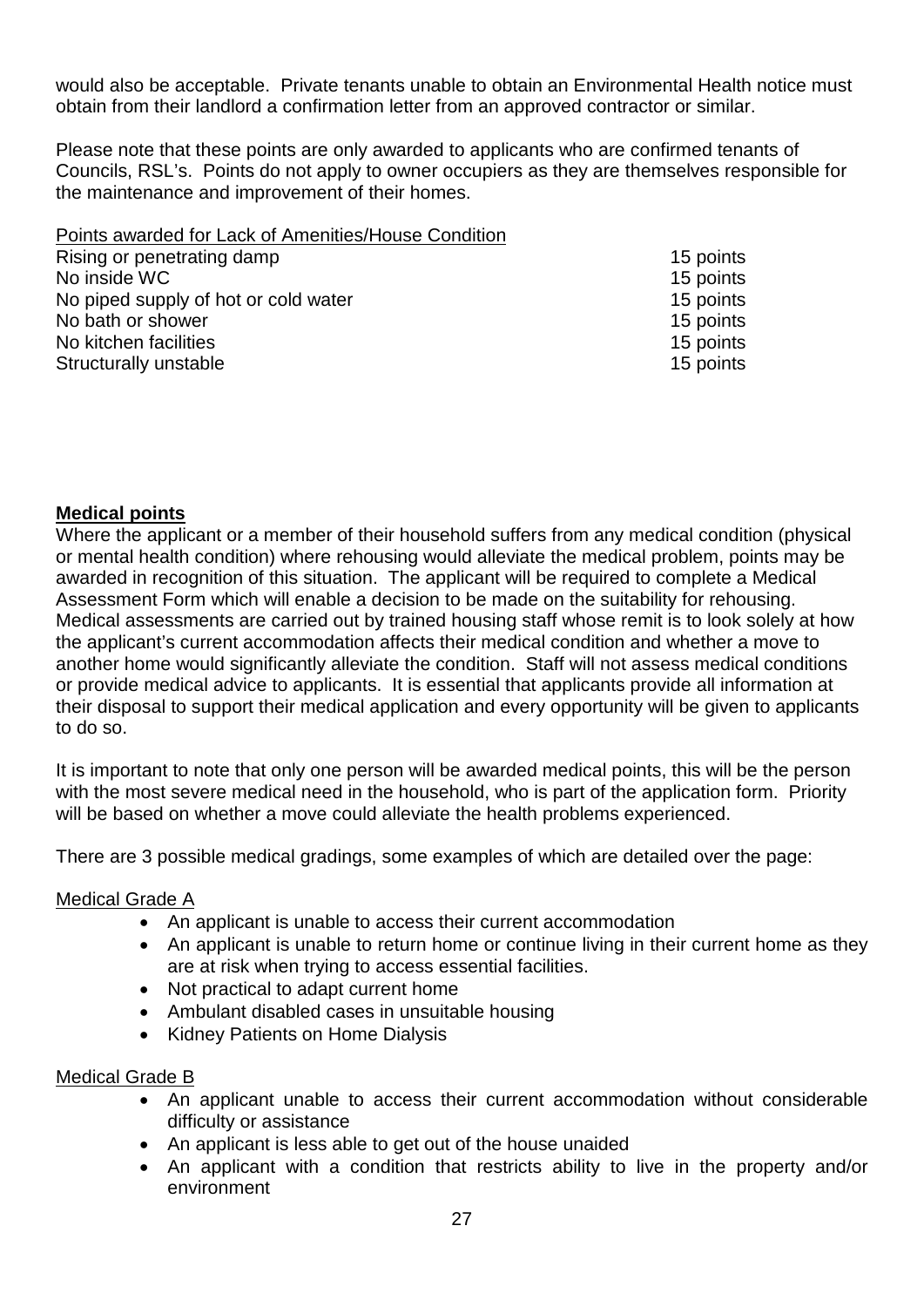### Medical Grade C

- Mobility problems due to the location of an applicants home
- Where an applicant is becoming less able to gain access to essential facilities unaided
- Where an aspect of the house is causing difficulty for the applicant either physically or mentally and it is clear that a move would significantly alleviate these circumstances. Clear medical evidence of this also exists

The above is not a complete list of examples. Points will be awarded as follows:

| <b>Medical Grade</b> | <b>Points Awarded</b> |
|----------------------|-----------------------|
|                      |                       |
|                      |                       |
|                      |                       |

Our separate medical policy outlines in full the medical awards and grading criteria.

### **Sharing amenities points**

These points are awarded to applicants who are not currently a tenant (private, social or other), but who stay with family, friends or relatives and share facilities such as kitchen, living space or bathroom. Owners will only receive sharing points where a relationship breakdown has taken place and a joint owner will remain in the owner occupied property.

| $D - 1 - 1 - 1$<br>oints awarded: 5 |  |  |
|-------------------------------------|--|--|
|                                     |  |  |

### **Family Support**

Points will be awarded to applicants who can provide documentary evidence which shows that they need to give or receive support to/from a family member within Clydebank. Discretion by the Head of Housing Services/Senior Staff member/Authorised Officer will be used in relation to the location of applicants and support providers and to the reasons for the move. Generally if an applicant lives in a different Council Ward to the person requiring / giving support, this will be considered appropriate particularly if there are poor transport links however individual circumstances will be taken into account.

Support needs will take account of physical or mental health problems or age of the person requiring support. Extreme circumstances outwith these criteria will also be considered on an individual basis.

Points awarded: 14

### **Insecure Tenancies**

Points will be awarded to those with insecure tenancies. This category covers the following:

Living in tied accommodation & the employment will end within 6 months\* Armed Forces personnel with a confirmed discharge date within 6 months\* Short assured tenant who has been issued with a Notice to Quit (NTQ)\* Young persons leaving care with support in place\*

\* Documents confirming discharge, support in place or NTQ required

Points awarded: 20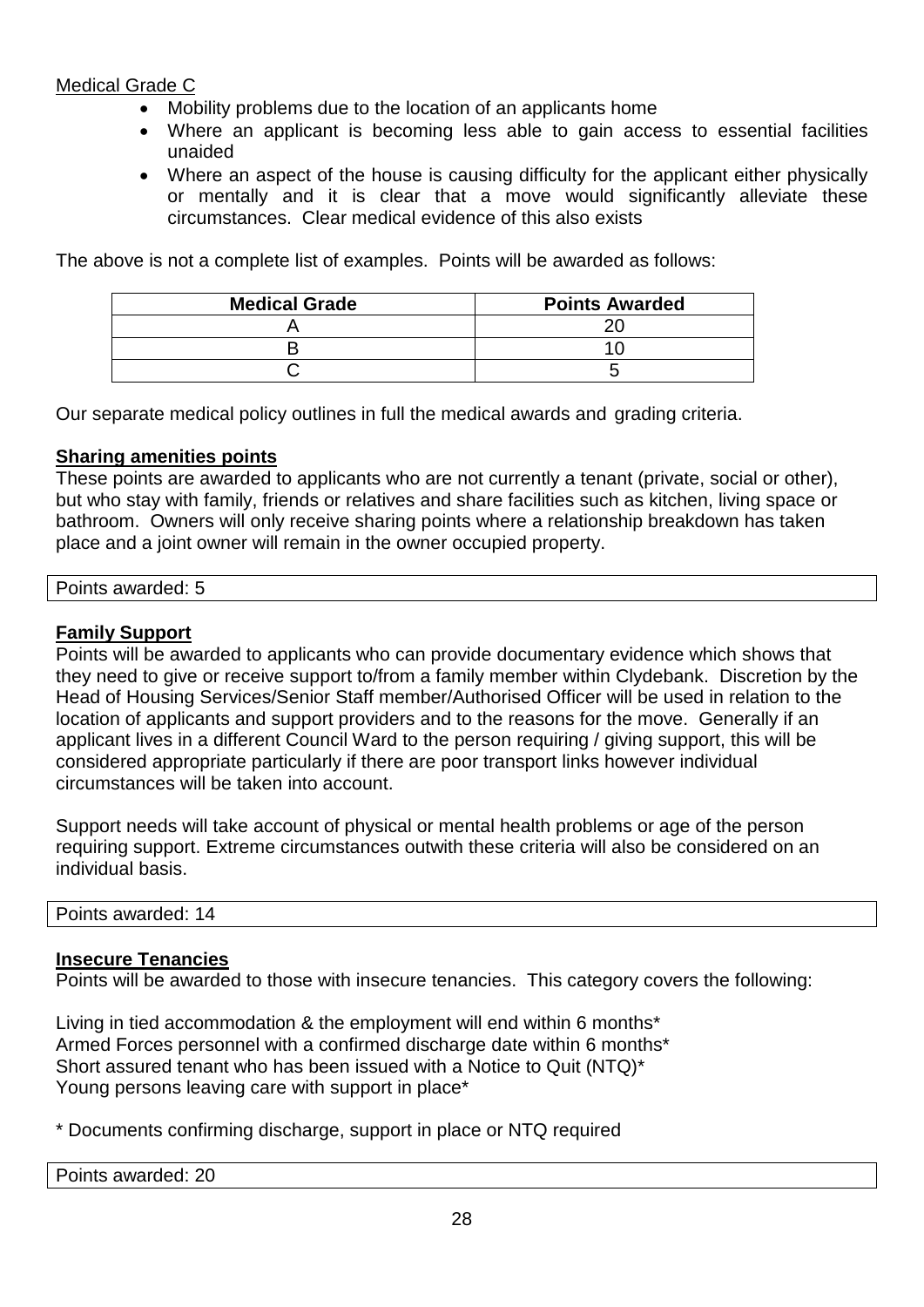### **Homeless Applicants (excluding Homeless referrals from West Dunbartonshire Council)**

Where an applicant stating that they are homeless can provide a recent letter from their local authority (dated within the last 6 months), points will be awarded in recognition of this status. Confirmation of homelessness will be required at the point of any offer made.

This excludes applicants who have been referred under the Homeless Protocol agreement with West Dunbartonshire Council, these applicants will be assessed under group 1 of this policy.

Points awarded: 12

### **Exceptional Circumstances**

Points will be awarded where extreme circumstances apply to a particular case which is not covered elsewhere in the Allocations Policy. Committee must agree all exceptional circumstances before points can be awarded. An example could be where a person qualifies for succession of tenancy but the house is too large for them or has adaptations not required by the applicant. In such a case it may be prudent to make an alternative offer of housing to free up the larger or adapted property etc.

The Head of Housing Services, a senior member of staff or a designated officer will submit a report to the next available Committee meeting for consideration. In urgent circumstances an email poll may be conducted to enable a quick decision to be made, with a retrospective report presented at the next available Committee meeting.

Due to the exceptional circumstances, where possible, an offer should be made within 3 months. Any offer should be reasonable and take into account, as far as possible, the applicants housing preferences. Applicants will only qualify for properties of an appropriate size for their family composition as outlined in this policy. To facilitate this, a meeting between the Housing Applicant and Housing Staff will take place at an early stage to ensure that area and house choices offer a reasonable chance of an offer being possible within the timeframe. An offer to refer the applicant to the Council's homeless department will also be made if no suitable housing is available within CHA's housing stock or if the applicant wishes this.

Where no offer is possible within the timeframe, a reassessment will be carried out after three months, at which point the applicant will be counselled further on area, house choices and a homeless referral. This should maximise the likelihood of the applicant being housed.

If, following a further three months it becomes clear that the applicants area and housing choices are severely restricting the likelihood of an offer being made and where the applicant refuses to widen these, exceptional points may be withdrawn and a referral may made to the Council's Homeless Department.

In these circumstances all possible assistance will be given to the applicant to find alternative suitable housing within a reasonable timeframe and avoid any need for recovery of tenancy options having to be explored.

Points awarded: 40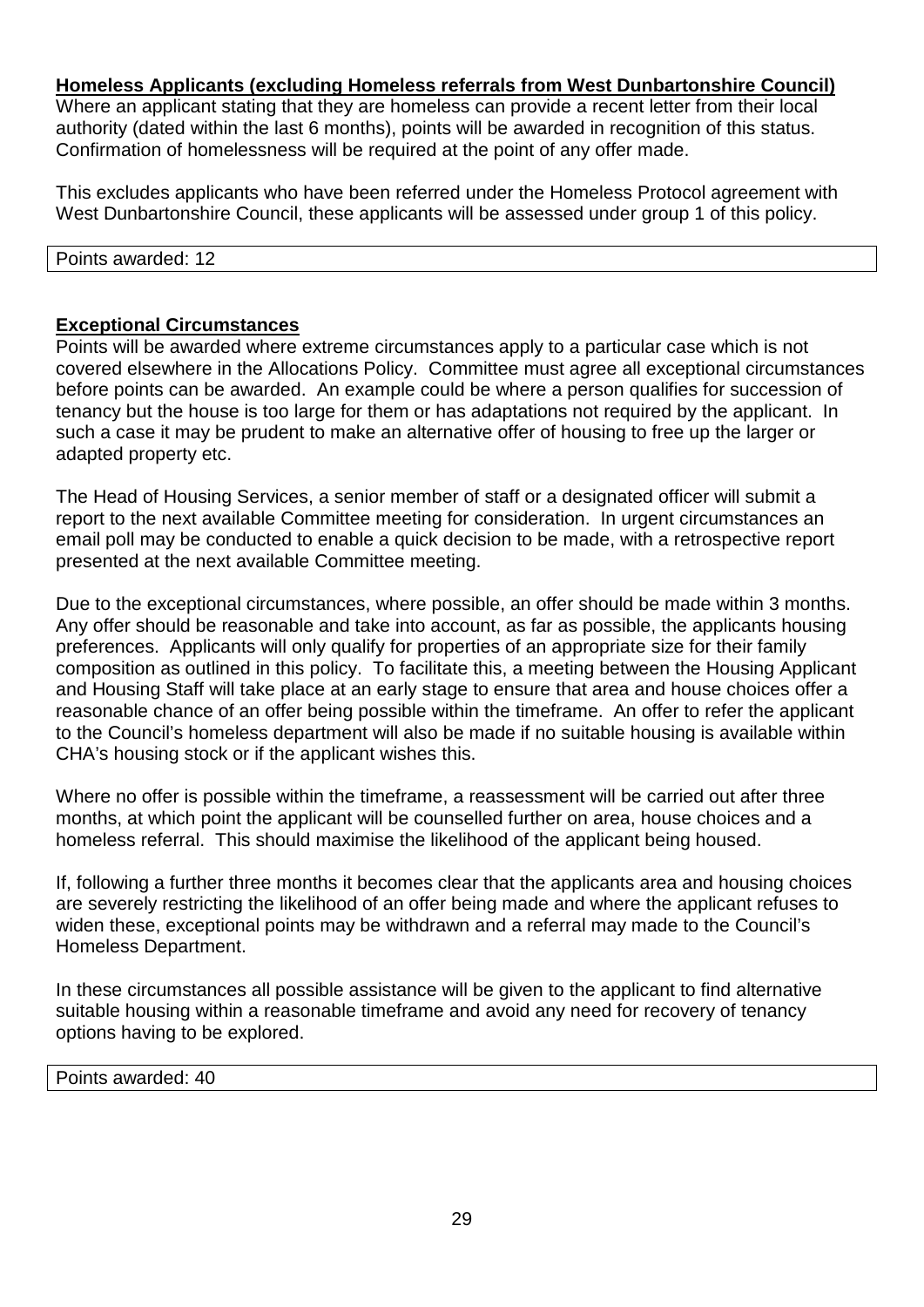### **No Housing Need**

Application Forms received that have no housing need or do not fall into any of the above categories will also be placed in this group. It is unlikely that these applicants will ever be in a position to be offered a house and this will be communicated to them at the point of acknowledging their application.

Points awarded: 0

### **5.7. Group 3: Transfers**

Transfers are current tenants who want to move to another CHA house. A separate transfer list is important to meet policy objectives for the following reasons:

- By enabling existing tenants to move to other accommodation, this in turn releases housing stock for other applicants.
- It addresses underoccupation and helps alleviate the often associated financial implications on tenants with properties which are too big for their needs.
- Meeting the needs and changing needs of tenants is important to establish communities that are popular and therefore sustainable.

### **Children in Multi-Storey Flat Points**

We recognise that multi-storey flats are generally considered by tenants with young children as being less suitable for their needs.

"Multi-storey building" means a building comprising or including five or more storeys, ground floor is also regarded as a 'storey'.

If CHA tenants with children under age 12 wish to move out of multi story accommodation, points will be awarded to assist them to do this.

Points awarded: 20

### **Underoccupancy Points**

Reducing under-occupation helps us to make for best use of our housing. Our tenants may wish to move to smaller houses as their present home is too large. Releasing houses for let through transfers may benefit other applicants.

As changes to Welfare Benefits are implemented, tenants may find themselves in financial hardship and wish to move to a smaller property.

Applicants will only be awarded under-occupation points where under-occupation is reduced.

Points awarded: 10 (for each room under-occupied)

### **Overcrowding Points**

Points awarded: 10 (for each extra room as per criteria on page 25)

### **Medical Points**

Points awarded: 0 – 20 Points as per page 27 & 28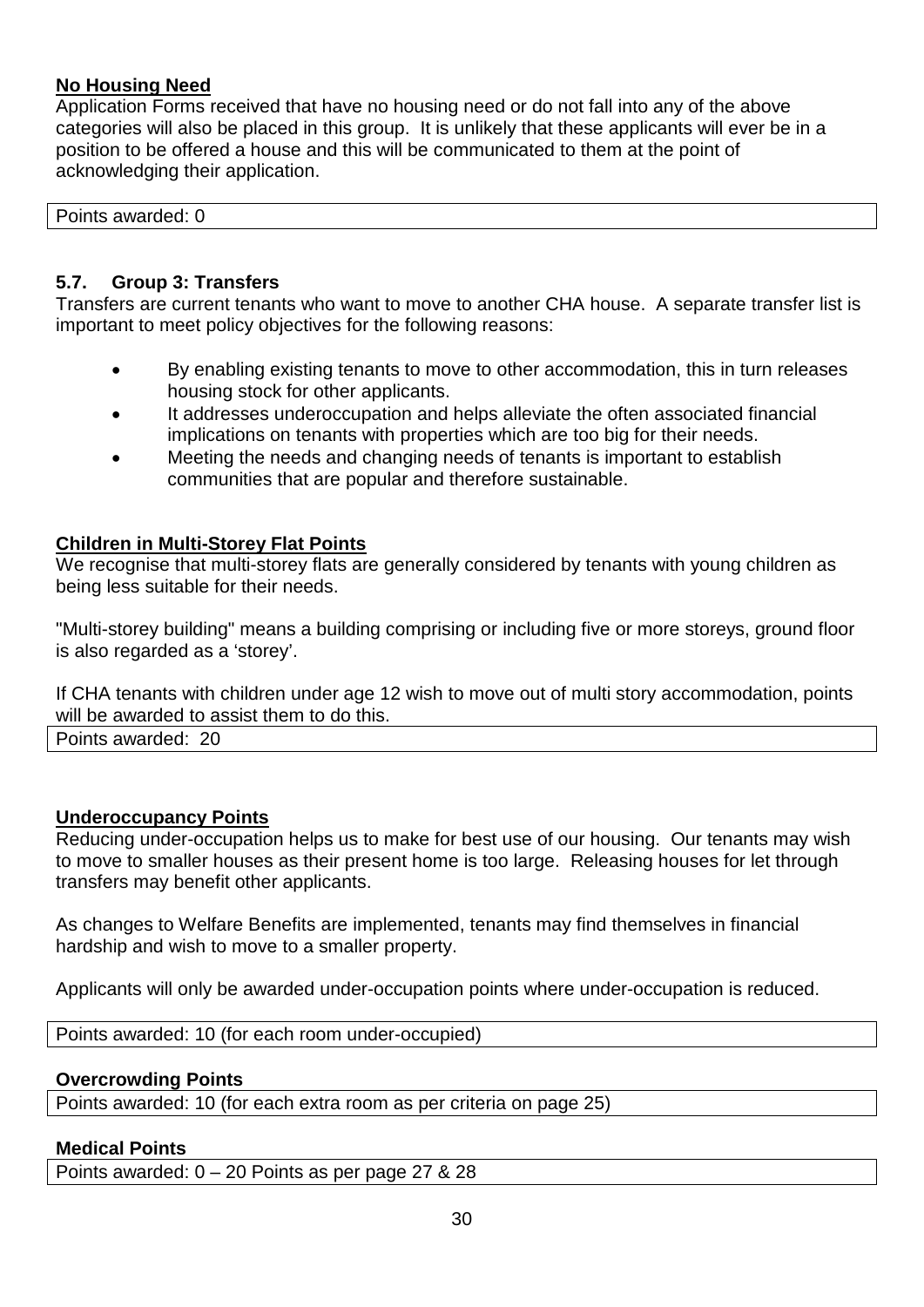Points awarded: 14 Criteria as per page 28

### **5.8 Summary Points Table**

| <b>Criteria</b>                    | <b>Group</b>   | <b>Number of points</b>          |
|------------------------------------|----------------|----------------------------------|
|                                    |                |                                  |
| <b>Section 5 Homeless Referral</b> |                | 60                               |
| <b>WDC Other Nomination</b>        |                | As per Group 2 points            |
| Overcrowding                       | 2&3            | (per bedroom short)<br>10        |
| <b>Unsatisfactory Housing</b>      | 2&3            | (per lack of amenity)<br>15      |
| Medical                            | 2&3            | (Grade dependant)<br>20, 10 or 5 |
| <b>Sharing Amenities</b>           | $\overline{2}$ | (non-householders only)<br>5     |
| <b>Family Support</b>              | 2&3            | 14                               |
| <b>Insecure Tenancies</b>          | 2              | 20                               |
| <b>Homeless</b>                    | $\overline{2}$ | 12                               |
| No housing need                    | 2&3            | 0                                |
| Children in MSF                    | 3              | 20                               |
| Underoccupancy                     | 2&3            | 10<br>(per bedroom extra)        |

### **SECTION 6: TRAINING**

Training is an important element in ensuring that the allocation policy is implemented effectively. We, therefore, provide ongoing training for staff.

We monitor training provision through our training plans, annual staff appraisals and development programmes which link training to job and personal development needs.

This ensures that training contributes to our allocation policy objective of providing quality services.

All staff involved in the operation of this policy have received appropriate training.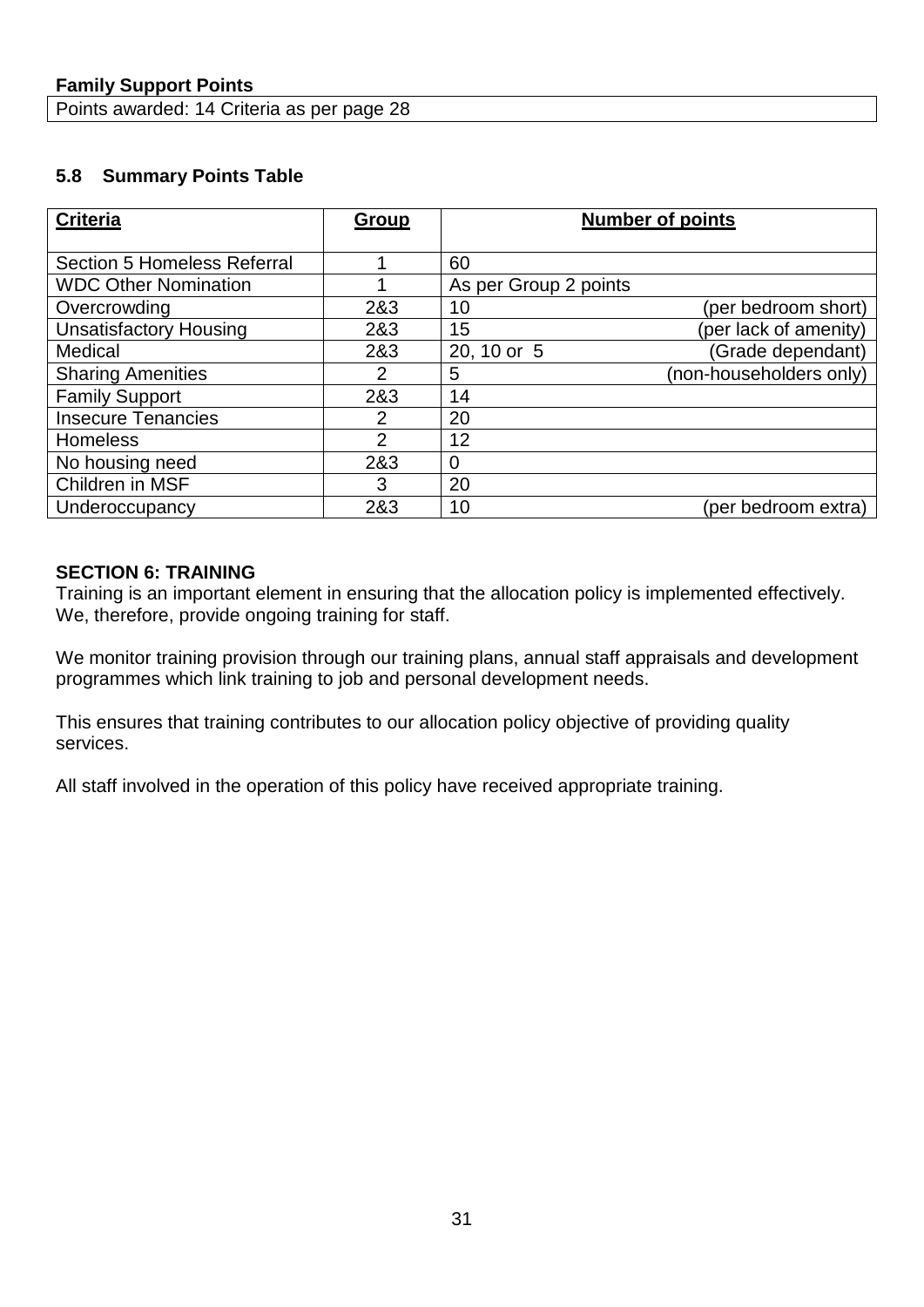### **SECTION 7: AUDITING AND MONITORING PERFORMANCE**

### **7.1. Auditing performance**

We ensure that proper mechanisms are in place to allow individual allocations to be audited. All allocations are checked by at least two members of staff with a visible audit trail. The policy is subject to internal and external audit as required.

### **7.2. Monitoring performance**

Monitoring the implementation of the allocation policy is an important part of quality assurance. It is also essential to ensure that allocation practices are subject to continuous improvement.

Staff are authorised to monitor performance, in the following areas:

- admission to the housing list
- the groups in which applications are placed
- offers
- houses let
- appeals and complaints

Information on allocation trends is presented to our Management Committee on a regular basis, as required.

General information on allocation performance is published for all tenants and service users through our newsletters and annual reports.

### **7.3. Admission to the housing list, including groups in which applications are placed**

We monitor the following issues concerning admission to the housing list.

- the number of new applications, including whether or not they are processed within target timescales
- applications reviewed and deleted as part of the review process
- the groups in which applicants are placed
- household type and equality information concerning applications by reference to factors including age, disability, ethnicity and gender.

### **7.4. Offers**

We monitor the following:

- the total number of offers made including whether accepted or refused
- offers refused by reason including the type of house and area
- household type and equality information concerning offers by reference to factors including age, disability, ethnicity and gender.

### **7.5. Houses let**

We monitor the following:

- lets to applicants and groups, including type of house and area
- household type and equality information concerning offers by reference to factors including age, disability, ethnicity and gender.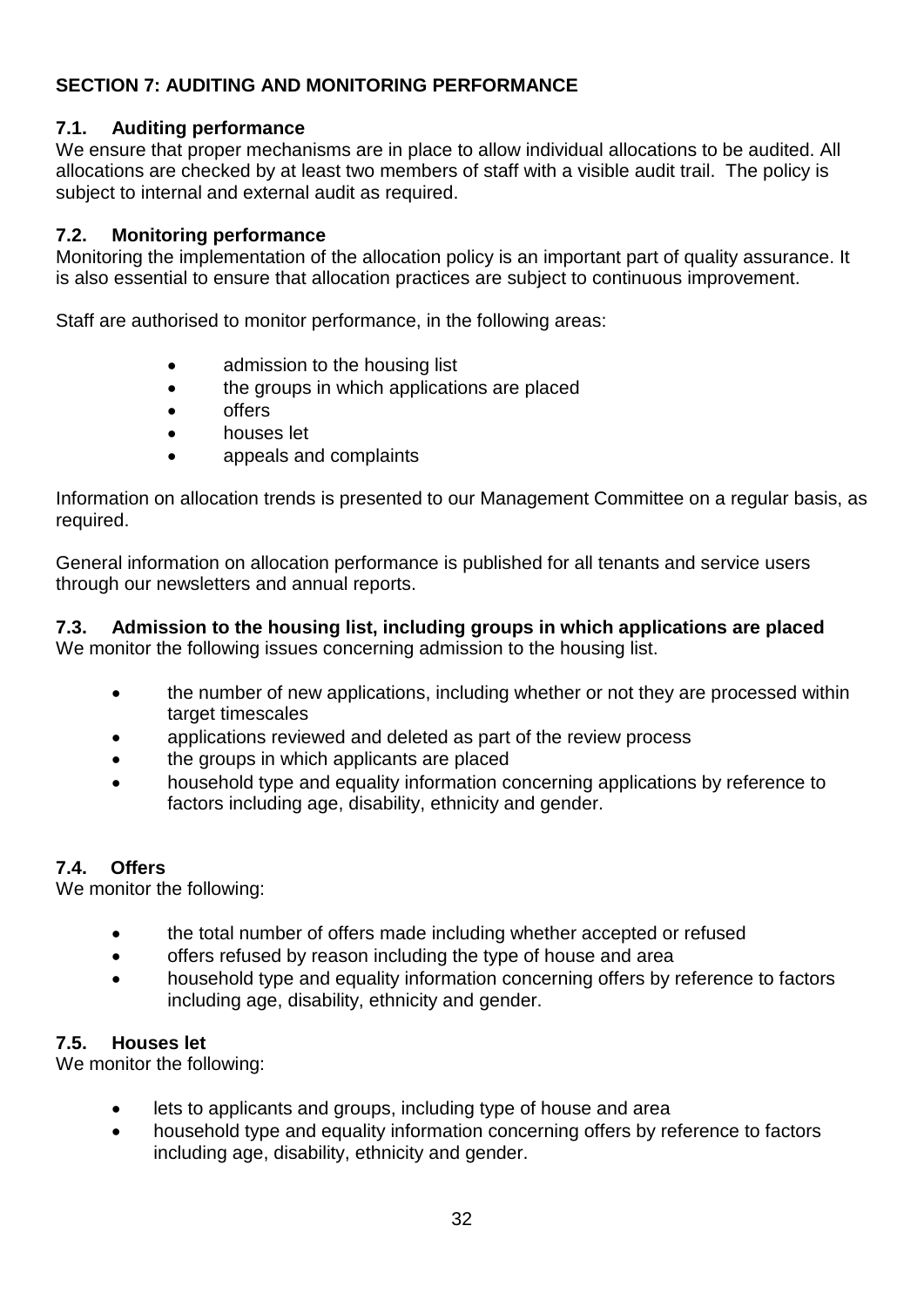### **7.6. Appeals and complaints**

We monitor the following:

- number of appeals made including outcomes
- number of complaints made including outcomes

### **7.7. Quality of information**

We monitor the following issues using a variety of methods

- allocation policy documentation to meet agreed standards of plain language
- quality of advice provided to applicants, for example, accuracy of leaflets and correspondence sent to applicants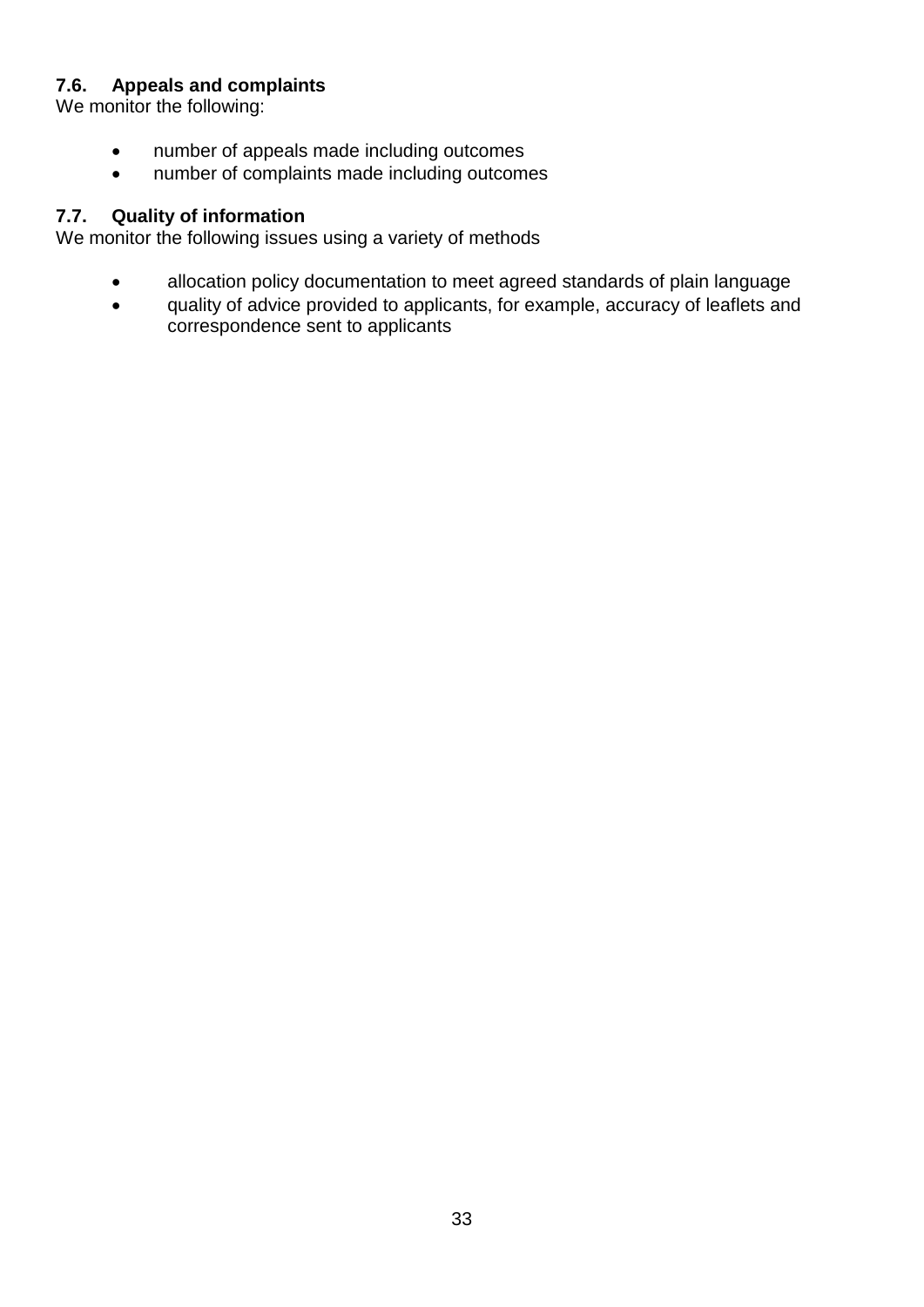### **SECTION 8: APPEALS AND COMPLAINTS**

This section describes briefly our appeals and complaints system; details of these procedures are made available to all applicants.

### **8.1. Appeals**

Applicants may appeal decisions concerning this policy. For example, an applicant may appeal if they consider that points are not awarded accurately. There are **two** stages to this appeal process as follows:

### **Stage 1**

Appeal can be made either in writing, or verbally, to the Head of Housing Services

### **Stage 2**

If the applicant remains dissatisfied with the decision, a written appeal can then be lodged with the Chairperson of the Housing Services Sub-Committee.

### **8.2. Complaints**

If an applicant is dissatisfied with the level of service provided, the complaint will be dealt with through our complaints handling procedure. Details of the complaints policies and procedures are available on request.

We also provide information to applicants about the Scottish Public Services Ombudsman; this is the public office that deals with complaints involving maladministration.

Maladministration is a general term that concerns inadequate or inappropriate practice.

Applicants must always use our internal complaints system before contacting the Ombudsman.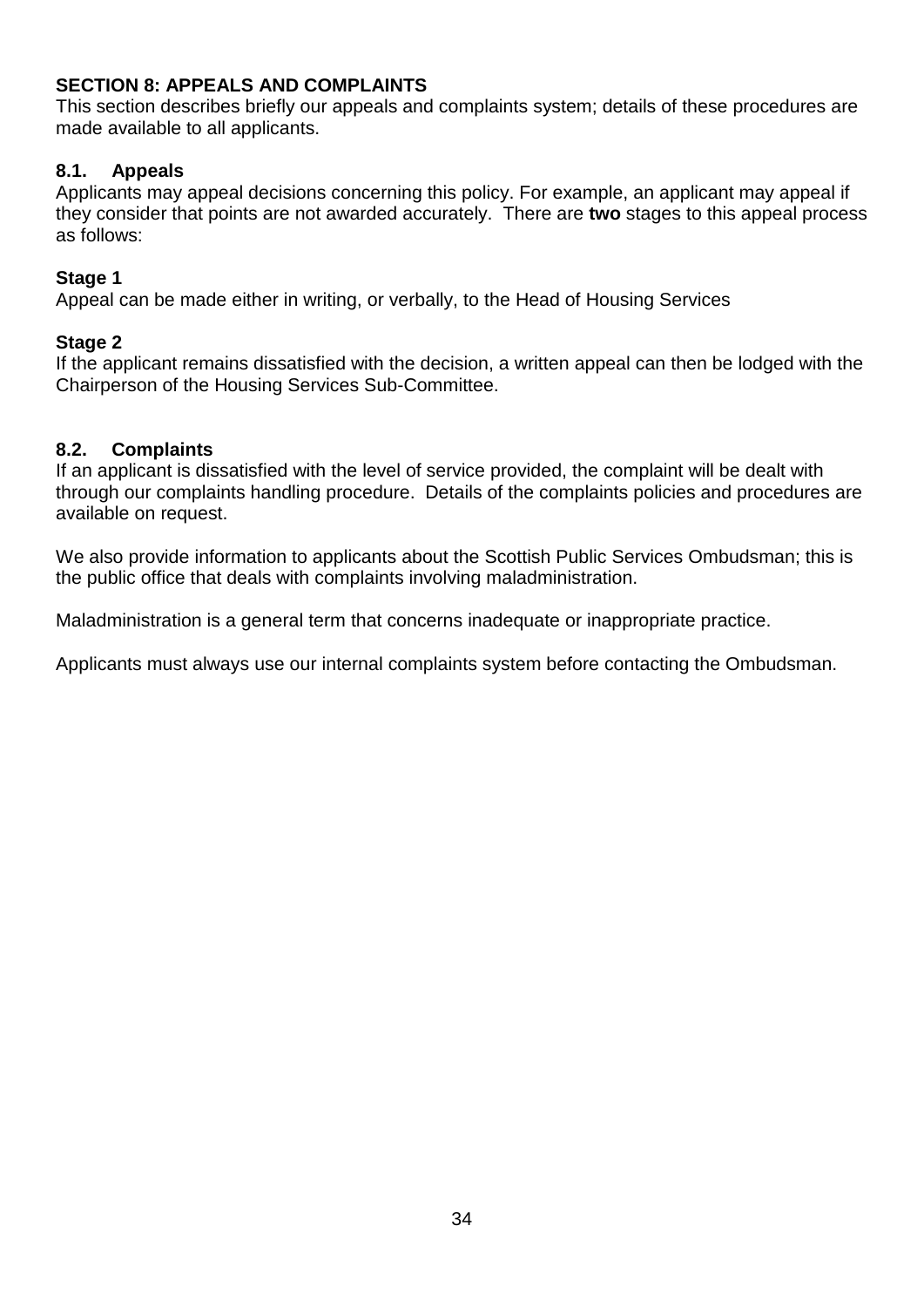### **SECTION 9: TENANT PARTICIPATION AND POLICY REVIEW**

### **9.1. General**

We review the allocation policy every three years, or as required. For instance, review of the allocation policy may be necessary to address legal changes.

We discuss changes to policy with tenants, applicants and other service users through our tenant participation strategies.

We use our performance indicators to discuss improvements to service delivery.

### **9.2. Methods of Review and consultation**

We use a range of methods as detailed in our tenant participation strategies when reviewing allocation policy.

We also carry out regular surveys of service users to gather their views concerning allocation services.

This policy was reviewed in conjunction with a specially convened focus group. Full details of the contribution of the focus group are detailed in a separate report detailing in full the consultation and policy review process. We would like to thank all participants of the focus group for their valued time and contributions.

The consultation process involved:

- Articles in Chit Chat magazine
- Individual correspondence with all housing applicants with comments and questions afforded
- Individual correspondence with all tenants with comments and questions afforded
- Consultation page on the CHA website, including comments ability
- Two office based drop in sessions
- Consultation with local tenants and residents groups
- Consultation with local partner agencies, including other RSL's and West Dunbartonshire **Council**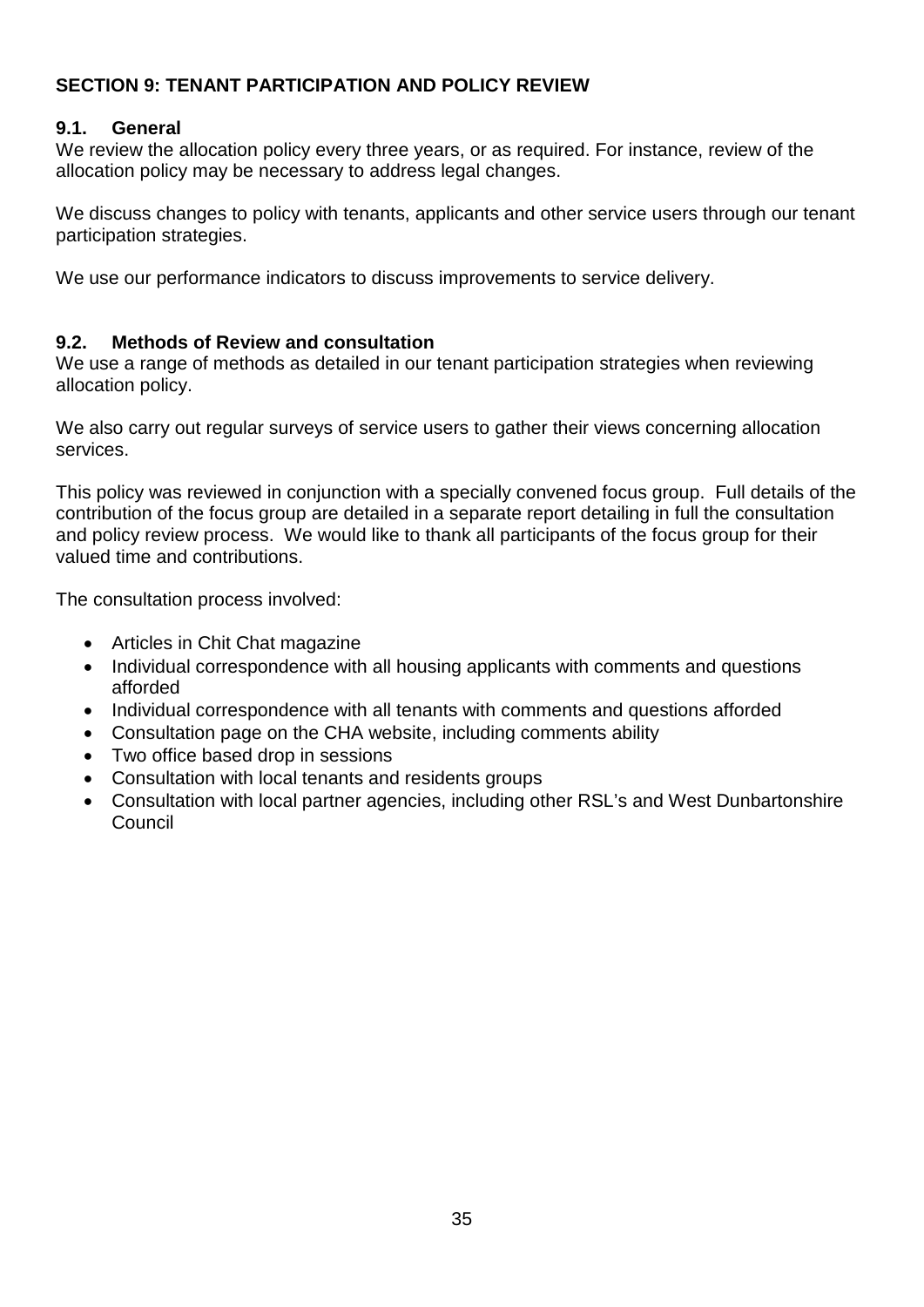# **Clydebank Housing Association Equality Impact Assessment Tool**

 $\overline{a}$ 

| Name of the policy /<br>proposal to be<br>assessed                                                                                                                                                                                                                                                                                                                             | <b>Allocations policy</b>             |                                                            | Is this a new<br>policy / proposal<br>or a revision? | Revision                                                                                     |
|--------------------------------------------------------------------------------------------------------------------------------------------------------------------------------------------------------------------------------------------------------------------------------------------------------------------------------------------------------------------------------|---------------------------------------|------------------------------------------------------------|------------------------------------------------------|----------------------------------------------------------------------------------------------|
| Person(s) responsible<br>for the assessment                                                                                                                                                                                                                                                                                                                                    | Joe Farrell, Head of Housing Services |                                                            |                                                      |                                                                                              |
| 1. Briefly describe the aims, objectives and<br>purpose of the policy / proposal                                                                                                                                                                                                                                                                                               |                                       | To have an open and transparent system of letting property |                                                      | To eradicate overt and hidden discrimination against applicants who are eligible for housing |
| 2. Who is intended to benefit from the<br>All applicants will benefit from a policy and procedure that is equitable and fair for all.<br>It is anticipated that changes to the policy and procedure which result from this Equality Impact<br>policy / proposal? (e.g. applicants, tenants,<br>Assessment will lead to increased customer satisfaction.<br>staff, contractors) |                                       |                                                            |                                                      |                                                                                              |
| 3. What outcomes are wanted from this<br>Identify any potential or real inequalities that result from the application of the allocations policy<br>policy / proposal ? (e.g. the benefits to<br>& procedure<br>To amend the service to mitigate these inequalities<br>customers)                                                                                               |                                       |                                                            |                                                      |                                                                                              |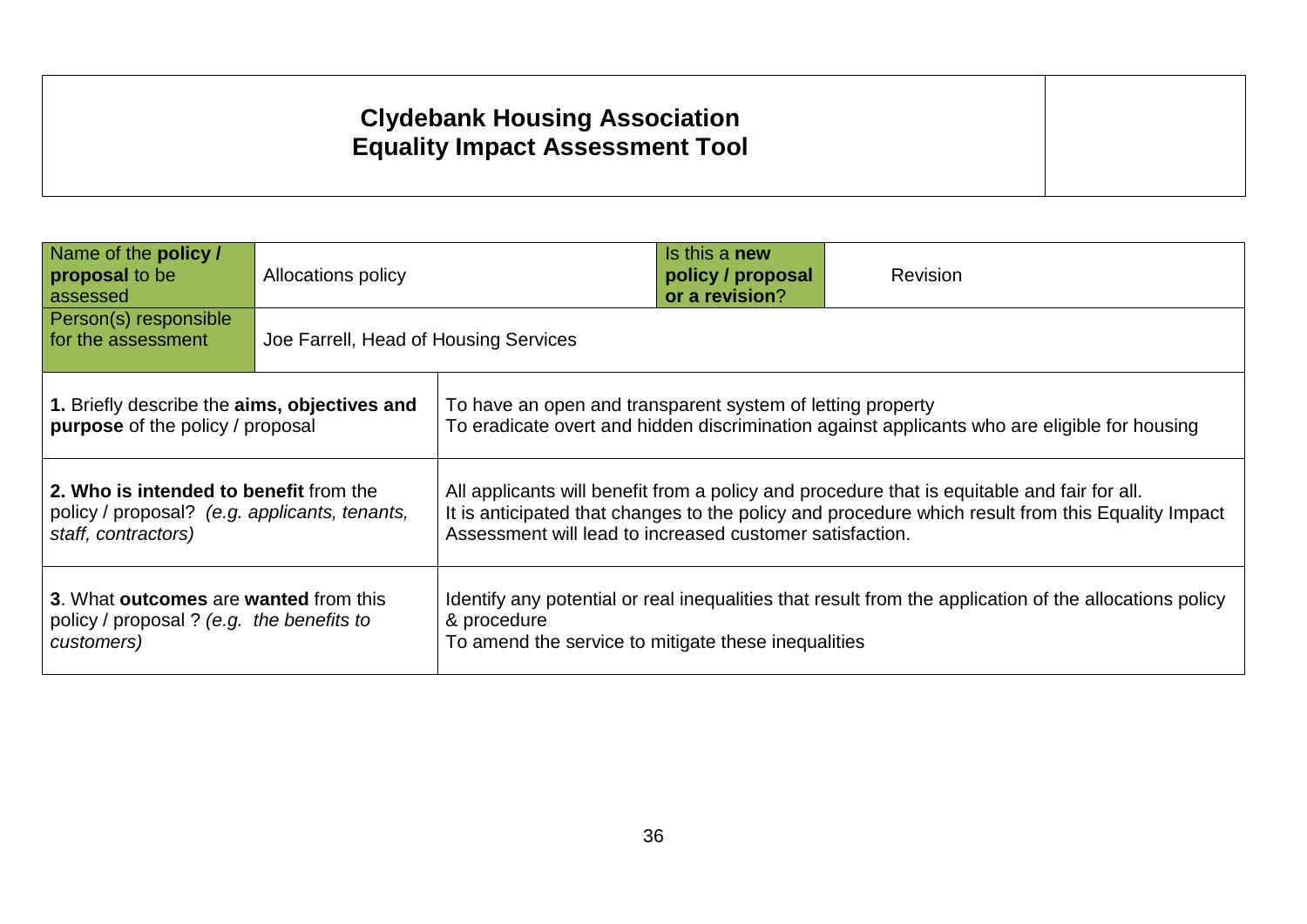| 4. Which protected characteristics could be affected by the proposal? (tick all that apply)                                                      |                                                                                                                                                                                                                                                                                                                                                                                                                                                                                                                                                                                                                                                                                                          |                                                                                                                                                                                                                                                                                                                                                                                                                                                                                                                                                                                                                                                                                                                          |
|--------------------------------------------------------------------------------------------------------------------------------------------------|----------------------------------------------------------------------------------------------------------------------------------------------------------------------------------------------------------------------------------------------------------------------------------------------------------------------------------------------------------------------------------------------------------------------------------------------------------------------------------------------------------------------------------------------------------------------------------------------------------------------------------------------------------------------------------------------------------|--------------------------------------------------------------------------------------------------------------------------------------------------------------------------------------------------------------------------------------------------------------------------------------------------------------------------------------------------------------------------------------------------------------------------------------------------------------------------------------------------------------------------------------------------------------------------------------------------------------------------------------------------------------------------------------------------------------------------|
| √Minority<br>Gender<br>√Disability<br>$\Box$ Sexual<br>$\Box$<br>Orientation<br><b>Ethnic</b>                                                    | $\checkmark$ Age<br>$\Box$ Religion                                                                                                                                                                                                                                                                                                                                                                                                                                                                                                                                                                                                                                                                      | Transgender<br>$\Box$ Marriage<br>$\checkmark$ Pregnancy<br>/Transsexual<br>/Civil<br>/Maternity<br>Partnership                                                                                                                                                                                                                                                                                                                                                                                                                                                                                                                                                                                                          |
| 5. If the policy / proposal is not relevant to any of the <b>protected characteristics</b> listed in part 4, state why and end the process here. |                                                                                                                                                                                                                                                                                                                                                                                                                                                                                                                                                                                                                                                                                                          |                                                                                                                                                                                                                                                                                                                                                                                                                                                                                                                                                                                                                                                                                                                          |
|                                                                                                                                                  | <b>Positive impact(s)</b>                                                                                                                                                                                                                                                                                                                                                                                                                                                                                                                                                                                                                                                                                | <b>Negative impact(s)</b>                                                                                                                                                                                                                                                                                                                                                                                                                                                                                                                                                                                                                                                                                                |
| 6. Describe the likely positive or negative impact(s)<br>the policy / proposal could have on the groups<br>identified in part 4                  | <b>Disability</b><br>Disabled applicants with medical points<br>may receive offers of housing for<br>suitably adapted properties over and<br>above other applicants with more<br>points who do not require such<br>adaptations. This is necessary to<br>ensure best use of the housing stock<br>and ensure that adaptation funding is<br>appropriately managed.<br><b>Pregnancy/maternity</b><br>Applicants who provide confirmation of<br>pregnancy will have this taken into<br>account in overcrowded circumstances,<br>this may result in a pregnant applicant<br>receiving an offer of housing before<br>their baby is born over and above a<br>household where a child is already<br>living there. | <b>Minority Ethnic</b><br>There may be negative impact on those<br>for whom English is a second language<br>who may find it more difficult to<br>understand & navigate the process and<br>fulfil the requirements.<br>Age<br>Amenity housing built specifically for<br>those aged 60 and over, will be<br>allocated to that age group in the first<br>instance. This is in order to ensure<br>correct use of this housing stock.<br>Multi storey flat accommodation at<br>Radnor Park will not generally be<br>offered to applicants with children<br>under the age of 12. This is based on<br><b>Clydebank Housing Association's</b><br>stance that MSF's do not offer a<br>suitable environment for young<br>children. |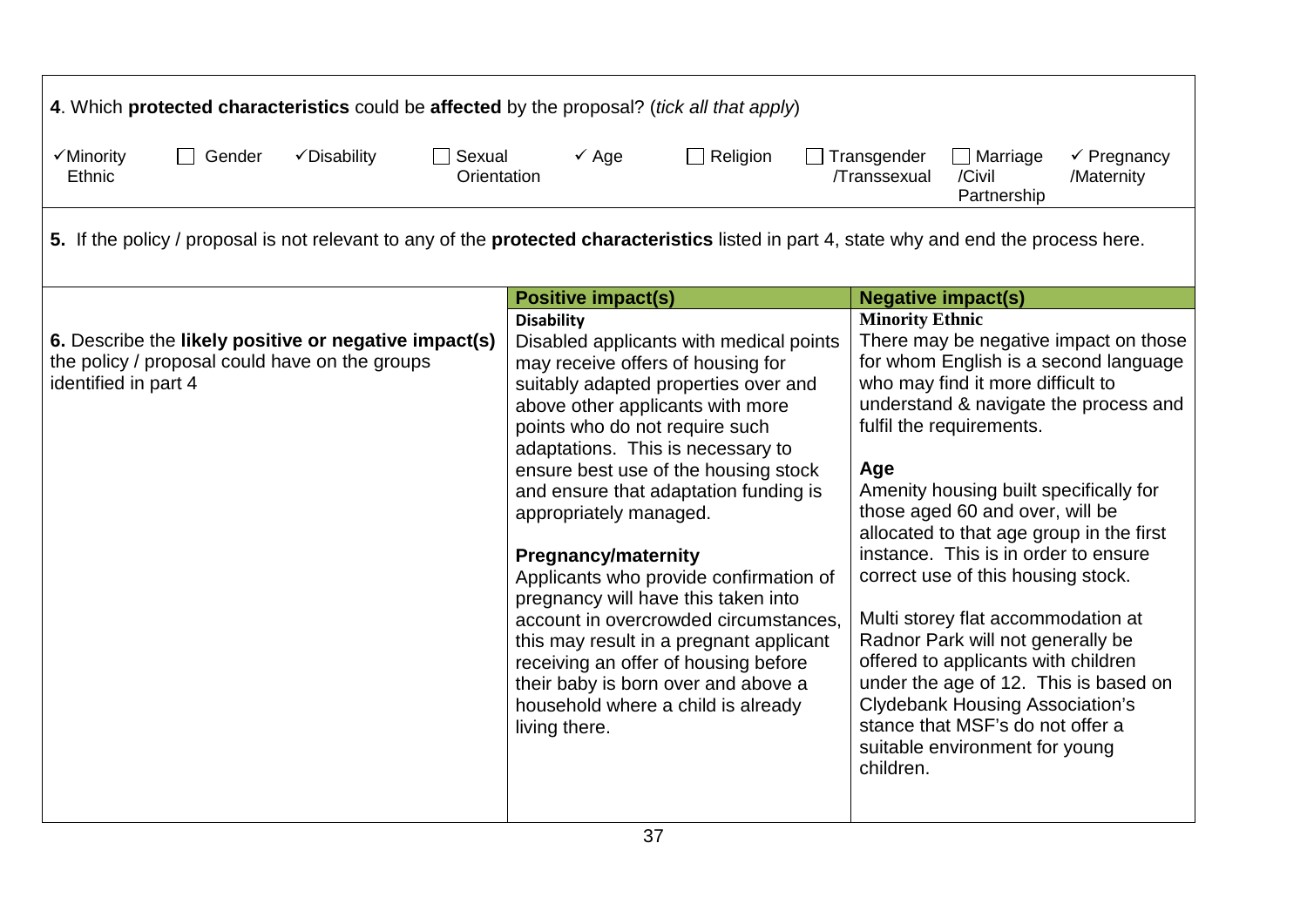| 7. What actions are required to address the impacts<br>arising from this assessment? (This might include;<br>collecting additional data, putting monitoring in place,<br>specific actions to mitigate negative impacts). | <b>Minority Ethnic</b><br>Systems are in place to ensure that prospective tenants are aware of the<br>availability of allocations assistance in a variety of formats including happy to<br>translate. The Housing application form clearly displays different formats and<br>language options. The policy has a language and formats statement in several<br>languages. We monitor ethnicity of applicants and report regularly on this to our<br>management committee. |
|--------------------------------------------------------------------------------------------------------------------------------------------------------------------------------------------------------------------------|-------------------------------------------------------------------------------------------------------------------------------------------------------------------------------------------------------------------------------------------------------------------------------------------------------------------------------------------------------------------------------------------------------------------------------------------------------------------------|
|                                                                                                                                                                                                                          | <b>Disability</b><br>Clydebank Housing Association will clearly state this position within its allocations<br>policy and ensure that all allocations are clearly documented to show full details.<br>We monitor ethnicity of applicants and report regularly on this to our<br>management committee.                                                                                                                                                                    |
|                                                                                                                                                                                                                          | <b>Pregnancy/maternity</b><br>Clydebank Housing Association will clearly state this position within its allocations<br>policy. Details of pregnancy are asked for within the housing form.                                                                                                                                                                                                                                                                              |
|                                                                                                                                                                                                                          | Age<br>Clydebank Housing Association will clearly state any allocations age criteria in<br>both its housing application form and policy. Points are awarded to tenants living<br>at Radnor Park with children under 12 years of age to enable them to apply for a<br>move if they so wish. Age details are asked for within the housing form.                                                                                                                           |

Signed: Joe Farrell (Job title): Head of Housing Services

 $\overline{a}$ 

Date the Equality Impact Assessment was completed: 09 April 2019